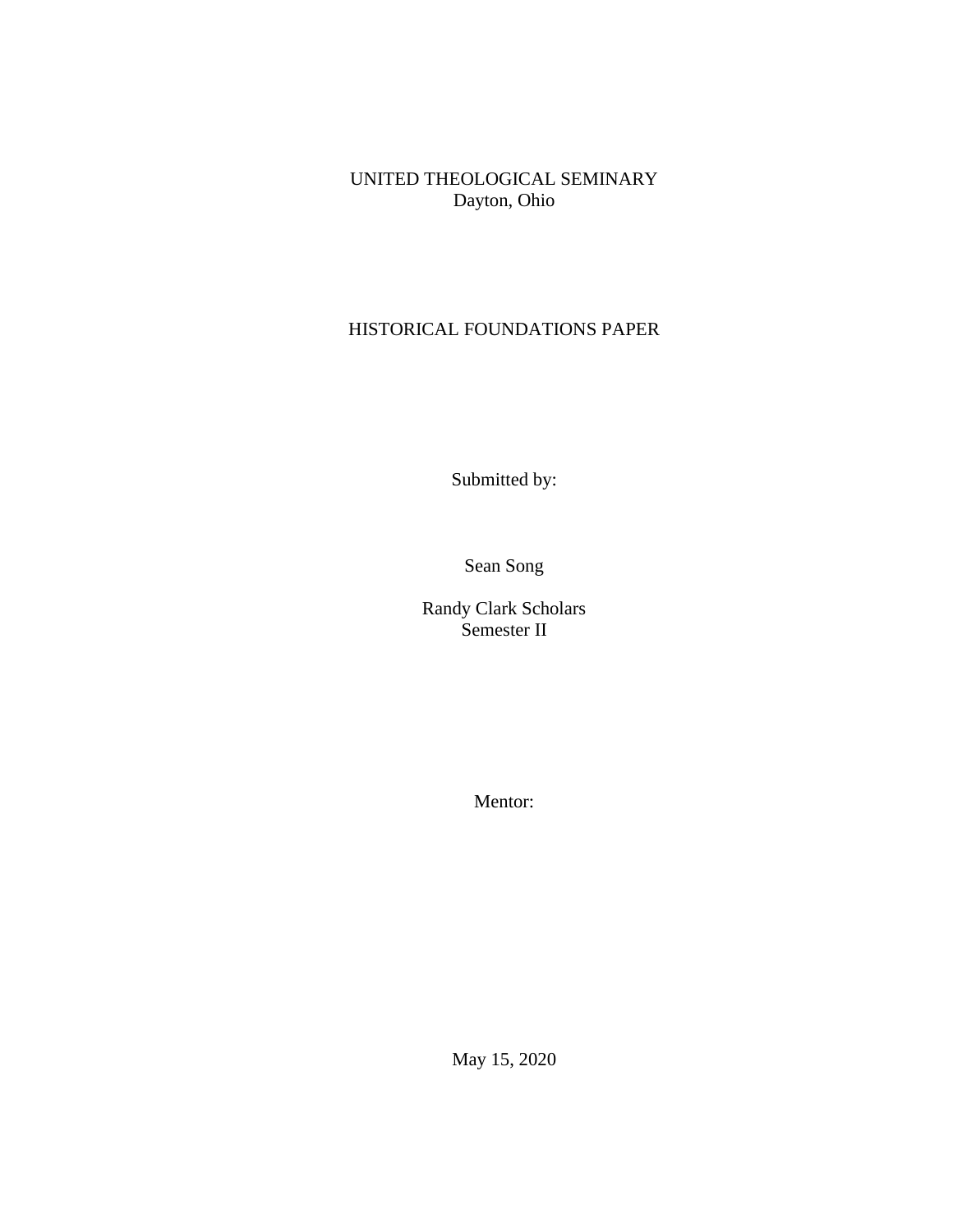## HISTORICAL FOUNDATIONS PAPER

# **Introduction**

In my theological studies, no other person has impressed me more than John Nelson Darby. Darby is considered a very important person in the Local Church Movement (LCM), the church to which this project addresses and that I formerly subscribed to. Both founders of the LCM, Watchman Nee and Witness Lee, were influenced by Darby's writings. When Lee asked Nee for recommendations on books that may help him understand the Bible, Nee said the best book was Darby's *Synopsis of the Books of the Bible*. Nee even encouraged him to read this set four or five times to understand it well. Eight years later, when Lee came to Shanghai to work with Nee, Nee gave this set of books to Lee as a gift.<sup>1</sup> This shows how much Nee valued Darby's insight.

Not only did Darby's writings and interpretations of the Bible have a great impact on Lee also, but Lee later even took distant learning classes with C. I. Scofield, an American theologian who succeeded Darby and advanced his teachings on pre– millennialism and futurism.<sup>2</sup> These experiences shaped Lee's view on certain issues such

<sup>1</sup> Witness Lee, *Watchman Nee-A Seer of the Divine Revelation in the Present Age* (Anaheim, CA: Living Stream Ministries, 1991), 285.

<sup>2</sup> Matthew Austin Clarke, "A Critical Examination of the Ecclesiology of John Nelson Darby" (PhD Thesis, University of Gloucestershire, 2009), 204, accessed May 13, 2020, http://eprints.glos.ac.uk/3192/1/545745\_Redacted.pdf.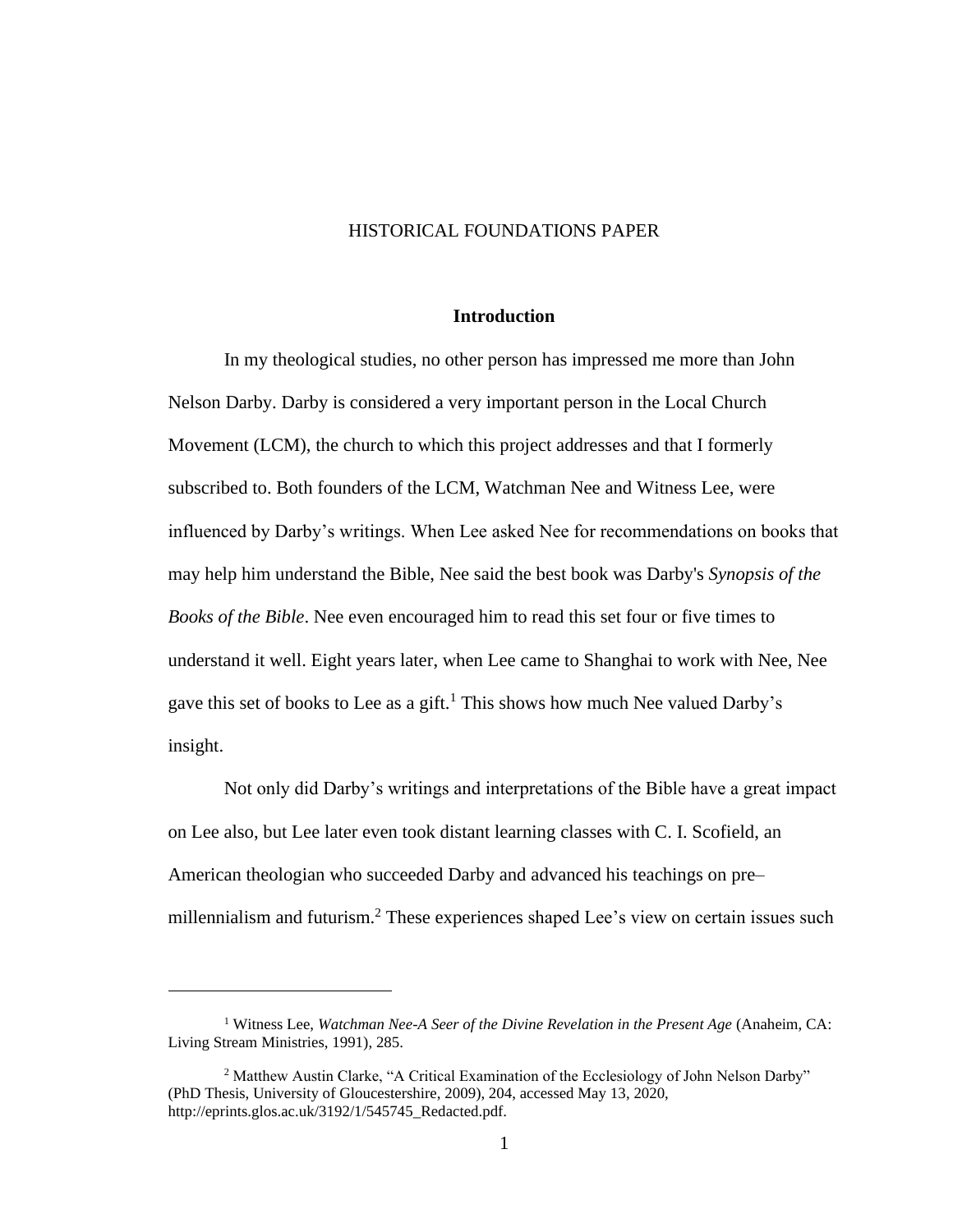as dispensationalism, which Darby and Scofield were most famous for. Darby is also known for helping start the Plymouth Brethren and is the founder of the Exclusive Brethren.<sup>3</sup>

Some accounts suggest that in the early stages of the Plymouth Brethren (PB) Movement, prophecy, healing, and other Pentecostal manifestations were present. However, due to a misunderstanding that the gifts were only available for the time period of the New Testament, PB leaders extinguished the fire of the Holy Spirit evidenced in these manifestations.<sup>4</sup> At one point, the LCM tried to incorporate the Pentecostal Movement into its own movement, but it failed and eventually they closed itself off to the Pentecostal Movement.<sup>5</sup> Subsequently, the LCM followed a path of embracing holiness as a Christian lifestyle just as Darby, and also eschewing the pursuit of the gifts of the Holy Spirit as Darby also did.

Since Darby had such a large influence on the LCM, this paper will examine the historical figure of John Nelson Darby and the two movements/groups to which he was involved: the Plymouth Brethren and Exclusive Brethren. Five aspects of Darby's life are outlined and discussed: (1) his personal life and ministerial accomplishments; (2) his endeavor toward pursuing and establishing holiness and purity within the body of Christ; (3) his belief and practice in *Sola Scriptura;* (4) his attitude and challenge toward

<sup>3</sup> Doug Harris, "Exclusive Brethren," Reachout Trust, last modified September 1, 2009, accessed May 13, 2020, https://web.archive.org/web/20120226042253/http://www.reachouttrust.org/articlePDFView.php?id=288.

<sup>4</sup> Marion Field, *John Nelson Darby Prophetic Pioneer* (Godalming, England: Highland Books, 2008), 1238, Kindle.

<sup>5</sup> Witness Lee, *The Spirt and the Body*, chap.16, sec. 5 (1976), in Living Stream Ministry, accessed March 9, 2020, https://www.ministrybooks.org/books.cfm?n.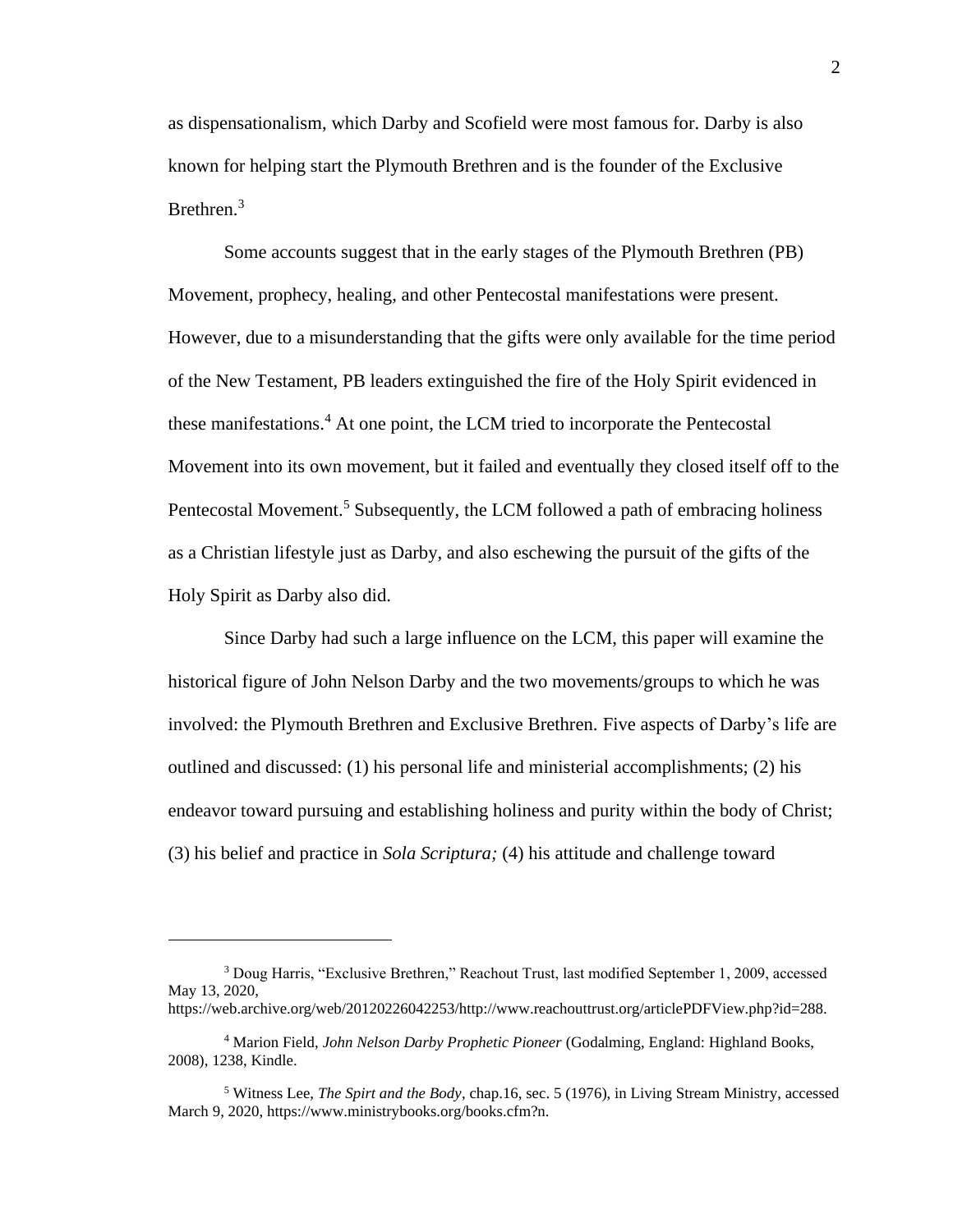hierarchal and organizational structures within the church; and (5) his view on the gifts of the Holy Spirit and case for dispensationalism.

Darby's life and work act as a historical foundation for this thesis because this project seeks to emphasize the necessity for holiness *and* the gifts of the Spirit in order to live the most biblically accurate and effective Christian life. Darby's influence on American church theology is profound and should also be considered since the context for this project includes LCM and Pentecostal/Charismatic churches in the United States. A discussion at the end is included in this paper and will address the attitude of the Plymouth Brethren against early Pentecostal manifestations; Darby's teachings and their effect on the LCM's pursuit toward holiness; and the history of Darby and the Plymouth Movement as it relates to the convergence of holiness and manifestations of power expressed through the gifts of the Holy Spirit.

#### **The Life and Ministry of John Nelson Darby**

A famous quote by John Nelson Darby is printed on the first page of Dr. Sunny Ezhumattoor's book, *A Portrait of John Nelson Darby.* It says,

O the joy of having nothing and being nothing, seeing nothing, But a living Christ in glory, And being careful for nothing but His interests down here.<sup>6</sup>

This quote has been put into a song in the LCM denomination and is commonly sung. It reminds the Christian that what is most important is a life hidden in Christ with one's eyes set on things above (Col. 3:2).

<sup>6</sup> Sunny Ezhumattoor, *A Portrait of John Nelson Darby* (Dr Spring, TX: Thekkel Publications, 2016), 1, Kindle.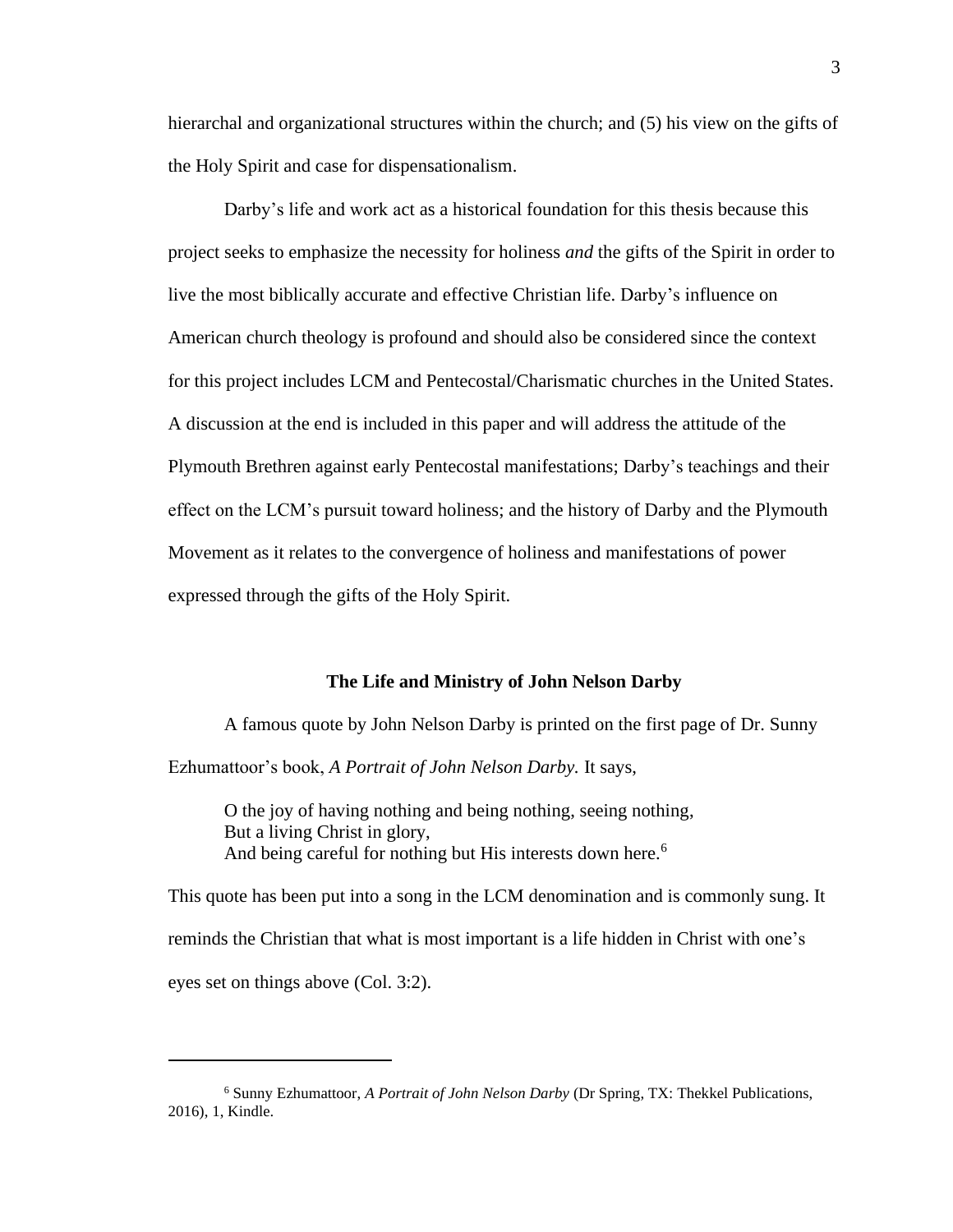Right on the next page of Ezhumattoor's book, there is another quote by William Blair Neatby regarding the life of Darby. It says,

If Darby had occupied Abraham's position, he might have left behind hardly less than Abraham's fame. It is easy to picture him dwelling in the land of promise as in a strange country, the contented heir of the promises of the world to come; or communing with God in the night–watches, by the lonely tent and altar that mark the stages of his faithful pilgrimage; or despising the gifts of the King of Sodom, and extending a covenant of peace to Philistine Abimelech.<sup>7</sup>

These two quotes accurately summarize the values and principles of Darby. Darby has received both high praises and criticisms for his life and work. One thing is certain: he was noticed for the high value he placed on living a holy and pure life before God.

Darby was born of wealthy Irish parents on November 18, 1800. He was the youngest son in his family and his mother died when he was very young. Darby studied at both Westminster School and Trinity College in Dublin, Ireland. Darby initially studied law but later gave up this career to serve God. This decision not only disappointed his father but also his brother–in–law who was the Lord Chief Justice of Ireland. This did not change Darby's mind, however. Darby converted to Christianity at the age of twenty–one and became a deacon in the Church of England in 1825. According to him, "I longed for complete devotedness to the work of God."<sup>8</sup>

Darby was greatly concerned with the degradation and division of the church that he witnessed firsthand while serving the Church of England. He resigned from his position of deacon in protest to converts being forced to swear allegiance to the King of

<sup>7</sup> Ezhumattoor, *A Portrait*, 2.

<sup>8</sup> Christianity Today, "John Nelson Darby: Father of Dispensationalism," *Christianity History,*  August 2008, accessed May 13, 2020,

https://www.christianitytoday.com/history/people/pastorsandpreachers/john-nelson-darby.html.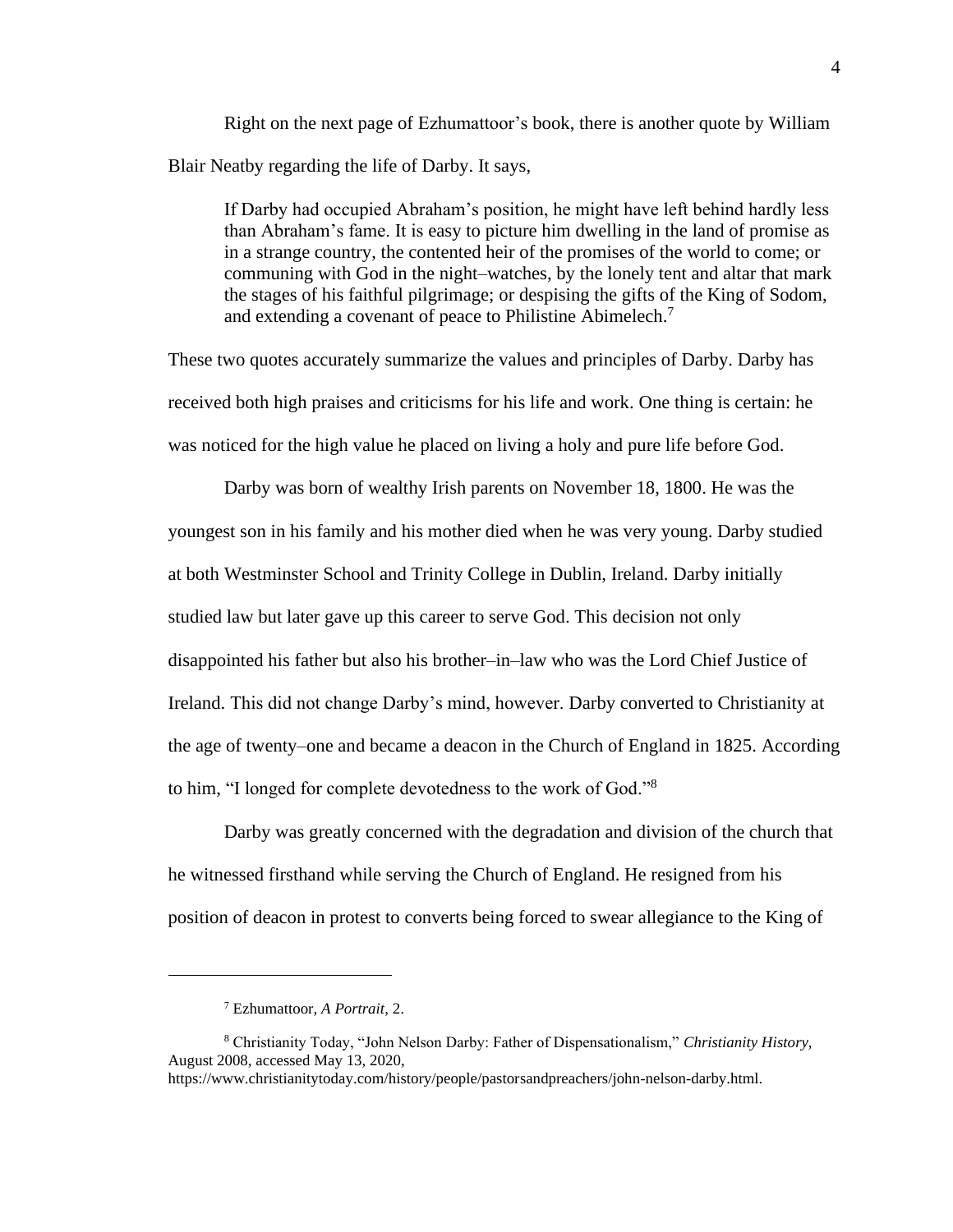Ireland. This is when Darby began to meet with other believers to break bread together and fellowship. This was the initiation of the Plymouth Brethren Movement. Like all other revivals in history, this can be summed up as another wave of the sea, but an important one.

Darby was not a perfect man, but he certainly strove to be Christlike. He was considered stubborn by some and he tended to deviate from the Scriptures in certain areas. <sup>9</sup> Nonetheless, he had a pure heart toward God and a kind and loving disposition toward human beings. He is also considered a great Bible teacher. William Kelly, a friend of Darby and a famous biblical scholar who worked with Darby for about forty years, called Darby "a saint more true to Christ's name and Word I never knew or heard of."<sup>10</sup>

In the forward to Ezhumattoor's book, Dr. Alexander Kurian Dallas said something similar: "…a saint and a servant with deeper insight into God's mind in Scripture than any other I ever knew or heard of in any age since the apostles..."<sup>11</sup> Not only did Darby strive to maintain a holy life in practice, but holiness was a lens he wore when laboring for the Lord. His decisions, ministry for the Lord and quarrels with persons can be traced back to his allegiance to holiness.

#### *Darby's Endeavors: Pursuing Holiness and Purity in Christ*

Darby once visited a Christian brother who was a rich businessman in Switzerland. This brother had a habit of treating visitors to special foods and a place to

<sup>9</sup> Ezhumattoor, *A Portrait*, 27.

<sup>10</sup> William Kelly, *John Nelson Darby As I Knew Him* (Jagdishpur, Bhagalpur, India: Rani Publications, 2017), 189, Kindle.

<sup>11</sup> Ezhumattoor, *A Portrait,* 63.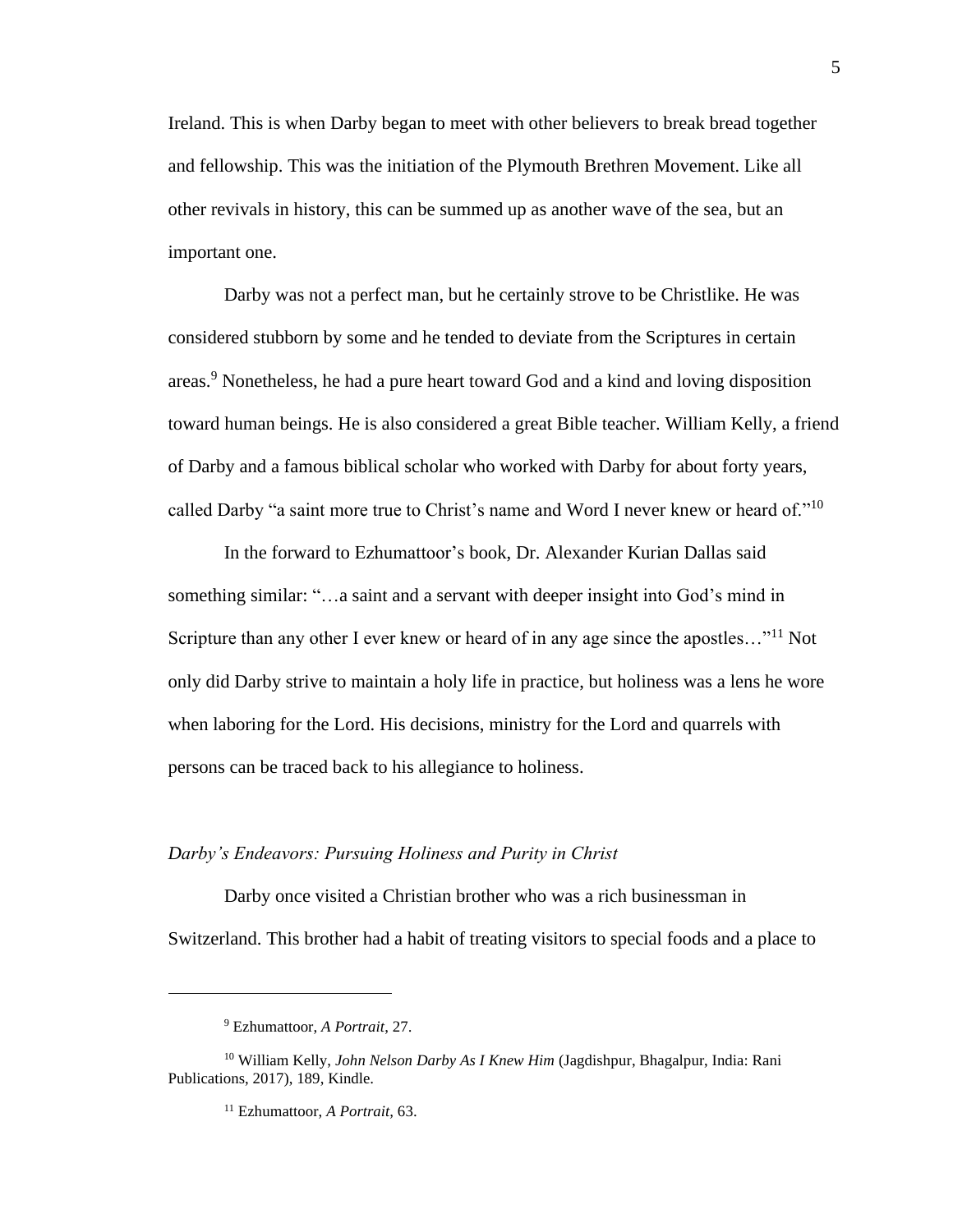rest. Upon visiting him, Darby entered the house from the back door and was recognized by his friend's servant as a normal guest. Darby never disclosed his identity to the servant and happily stayed with the other guests who received ordinary treatment. Darby consistently tried not to exalt himself even as he was gaining great fame. Darby never married and devoted his whole life to the Lord Jesus Christ.

Darby was also humble and sympathetic toward the poor and children, attending to the needs presented to him. He visited the United States (US) many times. One time he refused a famous brother's invitation and chose to visit a poor brother's house instead. Marion Field recollects Darby's heart to care for children in her biography of him. Field writes, "If he noticed that a child had gone to sleep in an uncomfortable position during a meeting, he would often roll up his coat and gently place it under the child's head as a pillow."<sup>12</sup> People would also see Darby play for hours with little children or see him carrying a baby at night to let the baby's tired mother sleep.

On the contrary, I once witnessed a very famous Pentecostal healing evangelist threaten to stop a meeting if the mother of a crying baby did not quiet the chaos in the room. The evangelist commented that the Holy Spirit loves quiet and that He, the Holy Spirit, would be disturbed by the crying baby. God the Father loves children. Jesus welcomed children (Matt. 19:13–14; Mark 10:13–16; Luke 18:15–17). Darby's character represented the Father's heart, a heart full of pure love.

In Darby's early life, he gave up a prominent career in law and did not rely on his family to support him financially. Besides his stipend from the church, Darby had inherited money. Instead of using it for a comfortable life, Darby used this money to

<sup>12</sup> Field, *John Nelson*, 2612.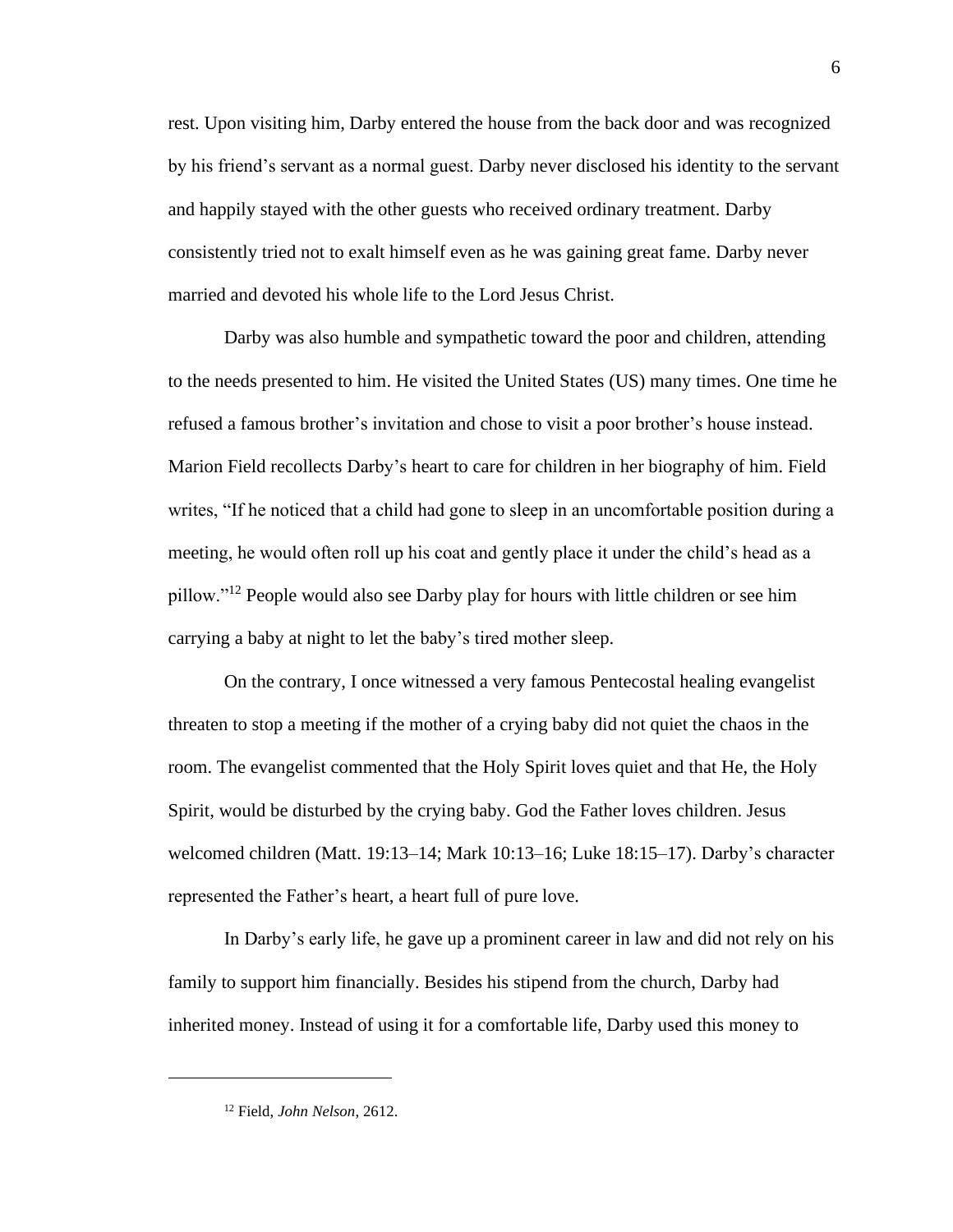build schools and help others. He thought Christians should live by faith in Christ. When many Irish Protestant ministers appealed to the government to protect them from Catholic influences, Darby was against it. He also thought Christians should share the suffering of Christ instead of seeking protection from the world. Darby was against minsters fighting the world with worldly means.

While Darby was also concerned with a lack of unity among the believers of Christ, he was perhaps most troubled that the church mixed itself with nationalism and the world. Darby wished to be a pure follower of Christ and to share in His suffering. This is one of reasons he later became the leader of the Exclusive Brethren. His intention was to remove the impurity of the church by not fellowshipping with those who were in sin or still living in communion with the world.

Purity of the individual and of the body of Christ were unnegotiable for Darby, especially after seeing the worldliness within the Church of England. In one of his hymns, "A Song of the Wilderness," Darby writes, "The world is a wildness wide; I have nothing to seek nor to choose; I have no thought in the waste to abide; I have naught to regret nor to lose."<sup>13</sup> Serving the Church of England produced in Darby a resolution of absoluteness to the Gospel and a wholeheartedness to separate from the world and pursue holiness.

Darby was not the only one who insisted on pursuing individual holiness. When revival came to Plymouth, many members followed the same pattern to abstain from worldly entertainment. Field writes, "As Plymouth boasted a theatre, audiences dwindled so much that it had to be closed. The manager, who had suffered great financial loss,

<sup>13</sup> Field, *John Nelson*, 563.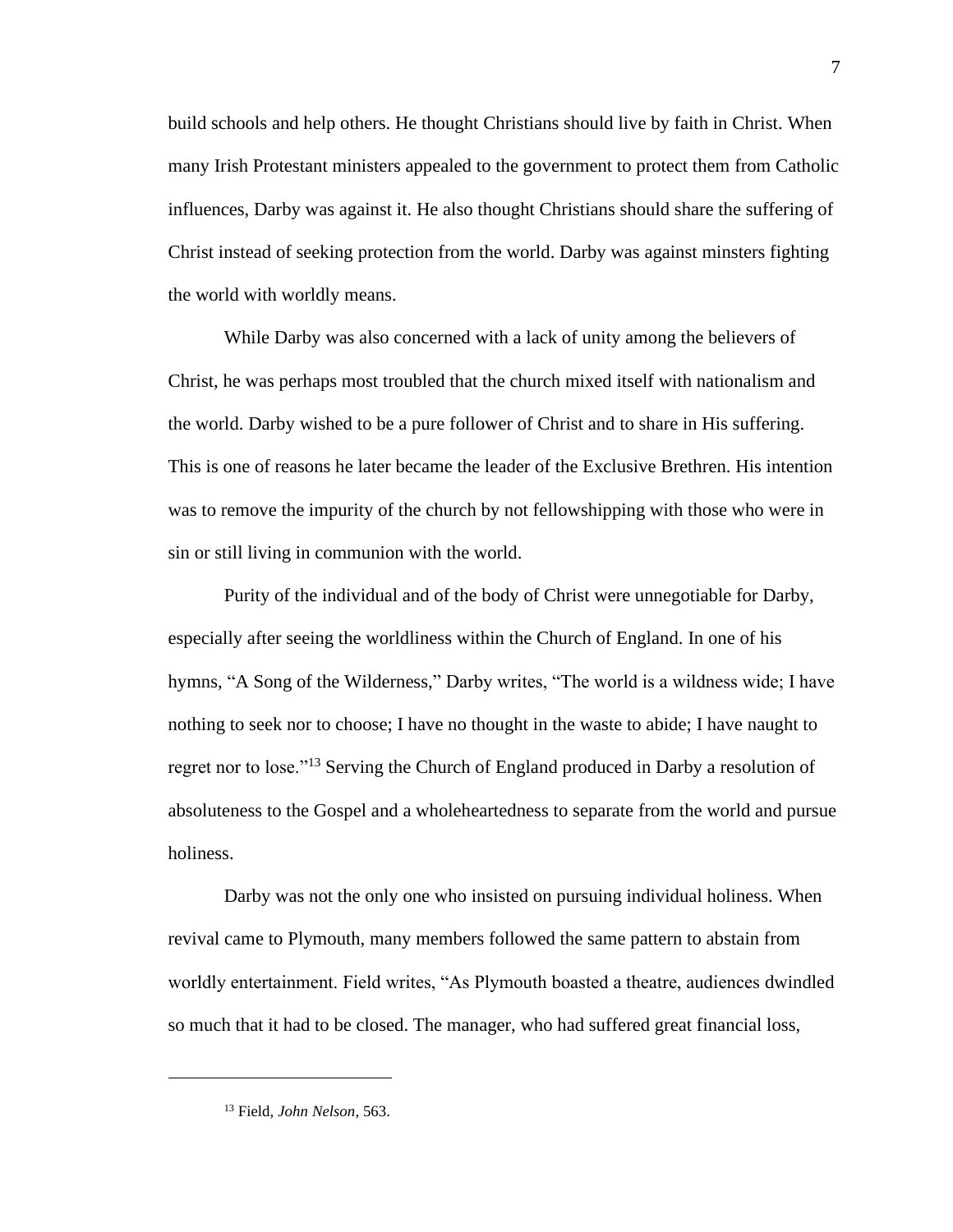showed no resentment, but in fact joined the Brethren himself."<sup>14</sup> Others also gave up their possessions. Field continues,

There was no distinction between rich and poor and all wore simple plain clothes and dispensed with many of their worldly good. In their "separation from the world" and while "waiting for the Lord's return," they felt they had no need of such things. As many of the brethren possessed great wealth, they owned many unnecessary items and it was decided that brothers and sisters should make a "freewill offering" of their unnecessary goods. So many books, items of clothing, ornaments and even furniture were contributed that an auction was held. It lasted three days and raised a great deal of money.<sup>15</sup>

Separating from the world was a noticeable characteristic of the Brethren

Movement. This idea was initiated by Darby and it affected many. Some believers even

also gave up their worldly positions/professions to follow Christ. While this movement

gained a lot of adherents, Darby was criticized by some for having a distorted view.

Critics claimed that Darby "was aware that believers were *in* the world but should not be *of* it."<sup>16</sup>

Darby's most famous work is the creation of the *Darby Bible*. It was translated into several languages including English, German, French, and Greek. It has profound insight into the Scriptures. Darby's vast knowledge of languages enabled him, with the help of other scholars, to produce this and many other outstanding works. Darby says in the preface of his 1890 edition of the Old Testament, "In the issue of this translation, the

<sup>14</sup> Field, *John Nelson*, 787.

<sup>15</sup> Field, *John Nelson*, 787.

<sup>16</sup> Field, *John Nelson*, 875.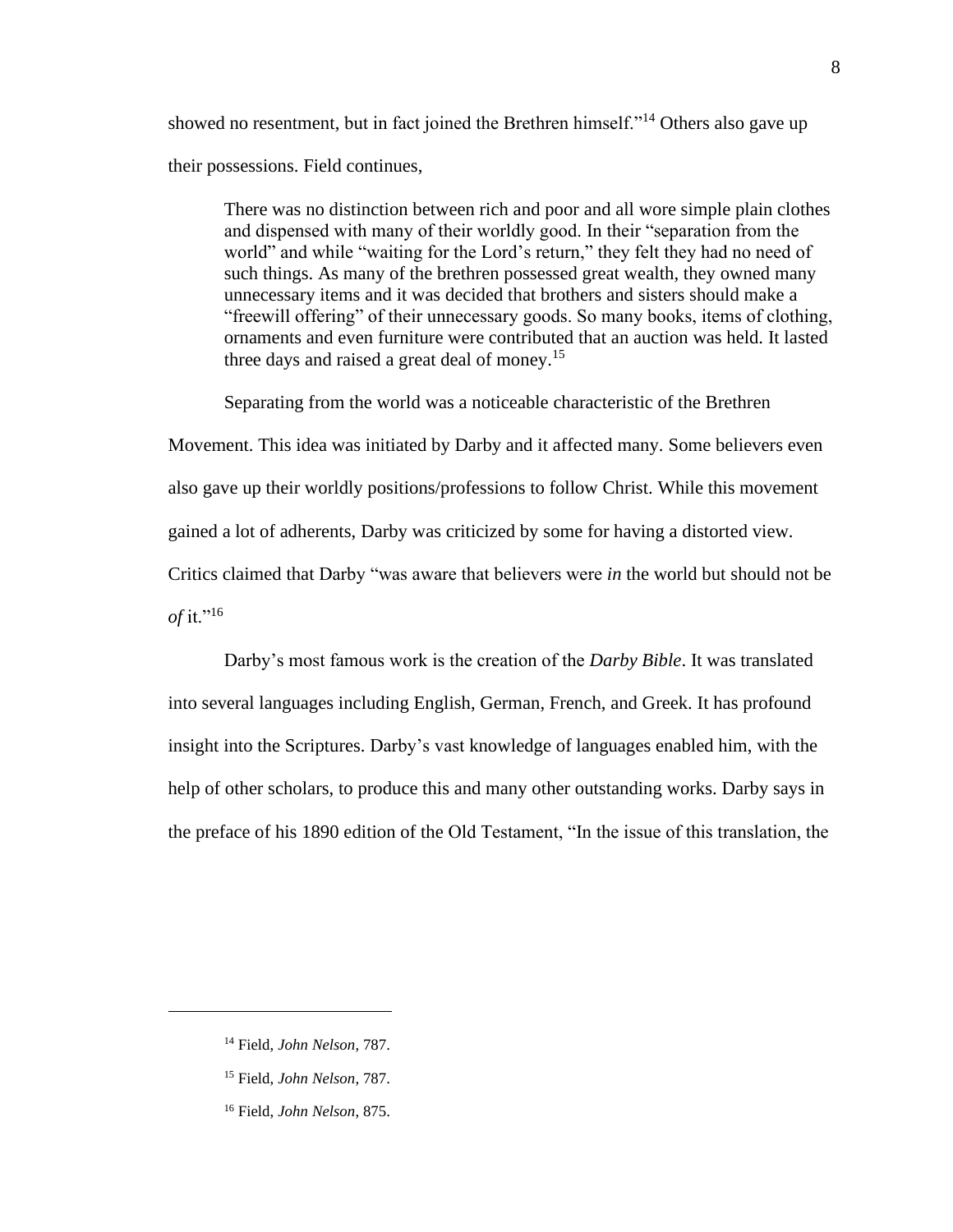purpose is not to offer to the man of letters a learned work, but rather to provide the simple and unlearned reader with as exact a translation as possible."<sup>17</sup>

His book set of the *Synopsis of the Books of the Bible*, while having influenced both Nee and Lee of the LCM, also influenced many Christian theologians and preachers in the West including George Müller and D. L. Moody. Many positive things may be said about Darby's work, but Witness Lee's statement sums it up. Lee comments,

In addition to translating the Bible into several languages, Darby also wrote many books. It is difficult to say how he found the time to produce so many books. Brother Nee said that if Darby had not become a servant of the Lord, he would have been famous in the world because he had a great soul. It is my conviction that all those living before God today with a proper knowledge of the Bible have been helped by Darby and the PB in some way. Even those who oppose the Brethren have received help from them perhaps unknowingly. $18$ 

### *Darby's Challenge to the Establishment and Sola Scriptura*

Darby's reason for leaving the Church of England was profound. Darby says,

I find no such thing as a national church in Scripture. Is the Church of England was it ever—God's assembly in England? I say then that her constitution is worldly because she contemplates by her constitution—it is her boast—the population, nor the saints. The man, who would say that the Church of England is a gathering of saints, must be a very odd man, or a very bold one. All the parishioners are bound to attend by her principles. It was not the details of the sacramental and priestly system which drove me from the establishment, deadly as they are in their nature. It was that I was looking for the body of Christ (which

<sup>17</sup> J. N. Darby, *The Holy Scriptures*: *A New Translation from the Original Languages* (Oak Harbor: Logos Research Systems, 1996).

<sup>18</sup> Witness Lee, *Three Aspects of the Church, Book 2: The Course of the Church*, chap.15, sec. 1 (2006), in Living Stream Ministry, accessed May 9, 2020, https://www.ministrybooks.org/books.cfm?p.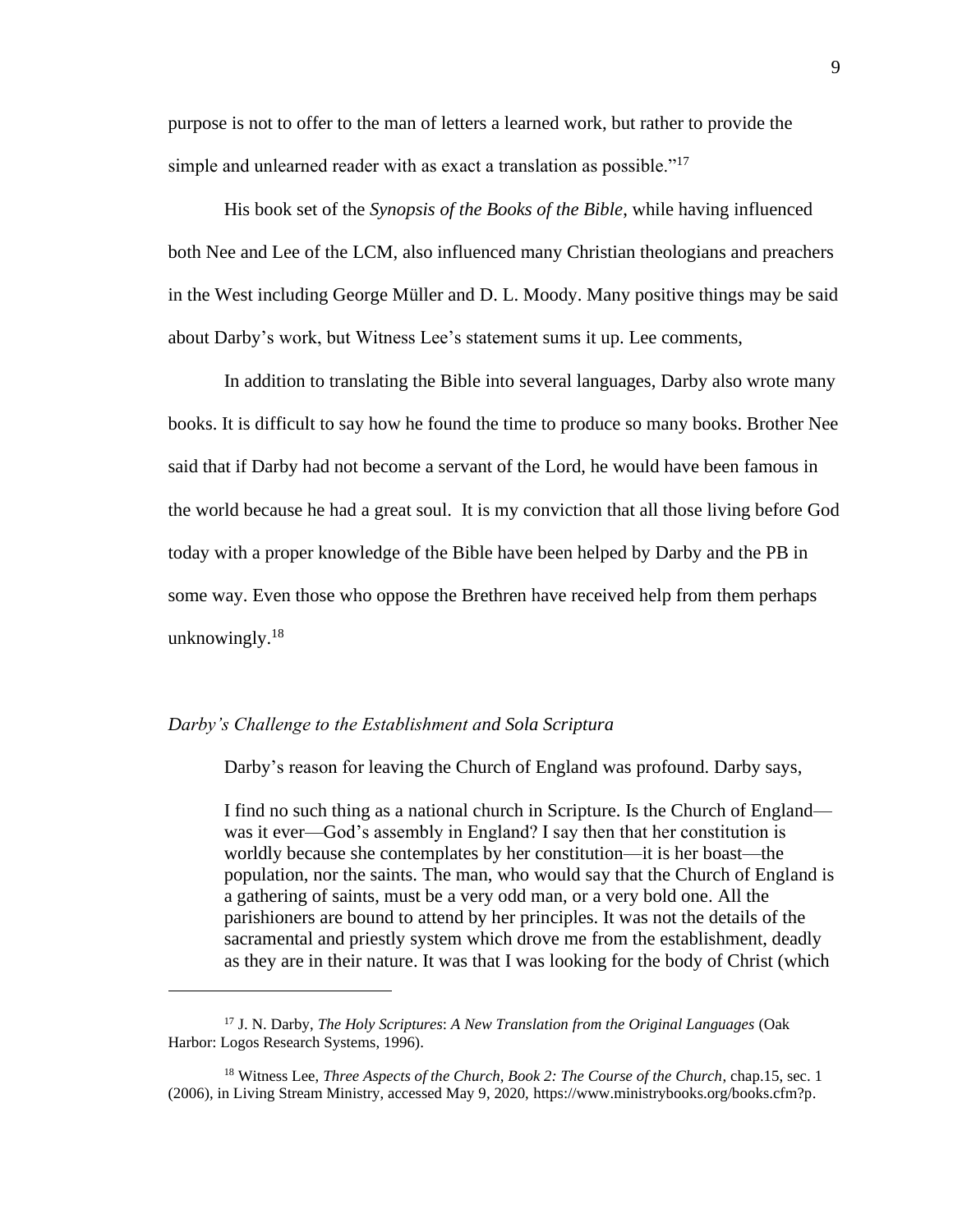was not there but perhaps in the entire parish not one converted person); and collaterally, because I believed in a divinely appointed ministry. If Paul had come, he could not have preached (he had never been ordained); if a wicked ordained man, he had his title and must be recognized as a minister; the truest minister of Christ unordained could not. It was a system contrary to what I found in Scripture.<sup>19</sup>

From this statement, we can see Darby was very brave to challenge the

establishment. This is the character of persons God uses in every generation to bring forth a new movement. In 1826, after stepping down from the Church of England, Darby had an accident while riding a horse. During his time of recovery, Darby began to meditate on the Scriptures deeply. He claims it was during this time that he received the revelation that the true church of God is composed of genuine believers of Christ who are united with the life Christ. To Darby, a true church of God was not one constructed from hierarchal structures. Darby stated,

I saw in Scripture that there were certain "gifts" which formed true ministry, in contrast to a clergy established upon another principle. Salvation, the Church, and ministry all were bound together, all were connected with Christ, the Head of the Church in heaven; with Christ, who had accomplished a perfect salvation, as well as the presence of the Spirit on earth uniting the members to the Head and to each other, so as to form "one body", and He, acting in them, should characterize the Church and each one of the members.<sup>20</sup>

Darby's point is to say that members should be connected to one another on an equal playing field, and all henceforth joined to Christ, the Head. He also wished to say that the body of Christ is an organism and living entity instead of an organizational and dead structure. Darby criticized the nationalism that permeated the Church in England. Darby believed authority should remain with the Bible instead of being given to men or

<sup>19</sup> Ezhumattoor, *A Portrait,* 290.

<sup>20</sup> Ezhumattoor, *A Portrait,* 343.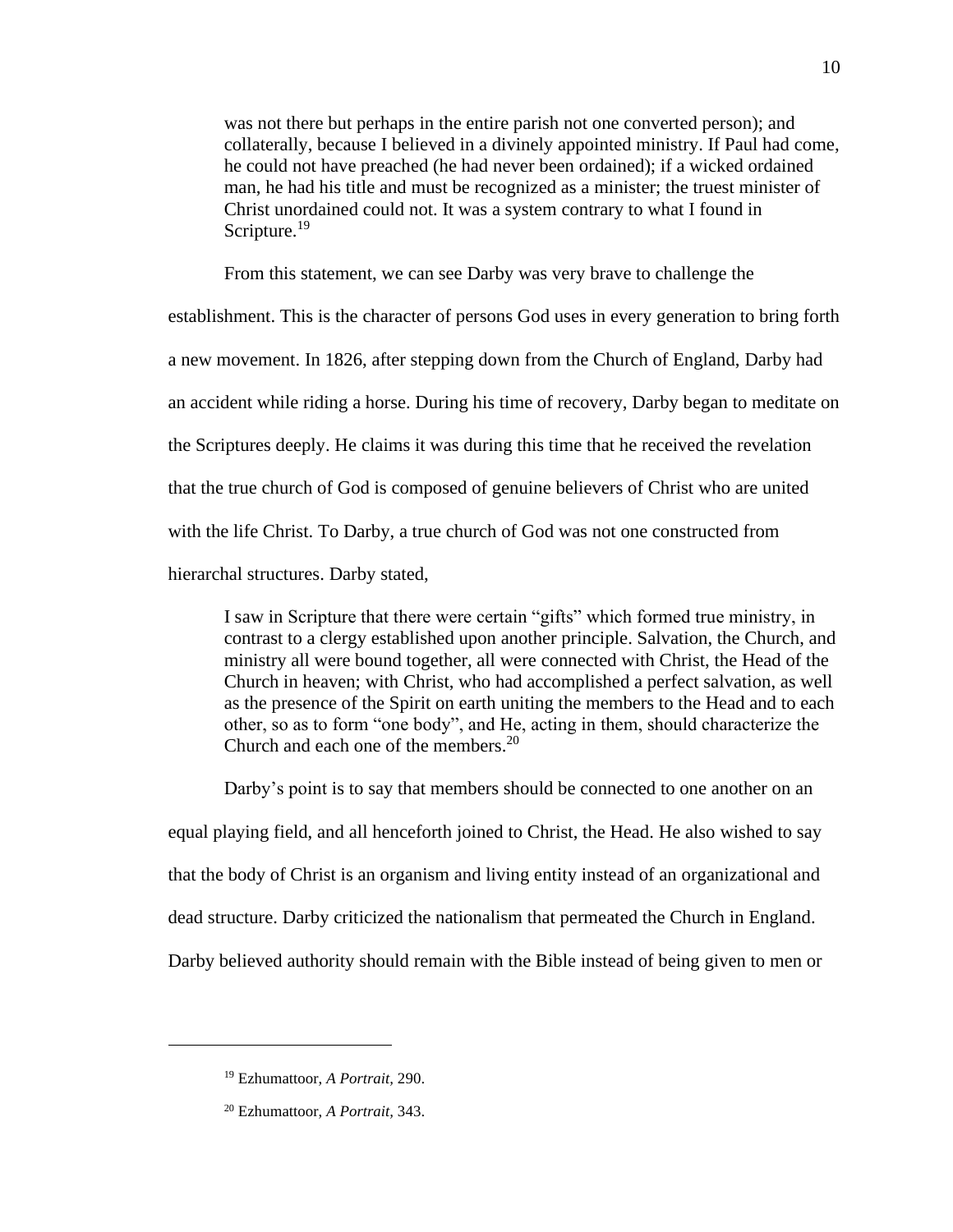even kings. Likewise, members of the body of Christ and the gifts they held should be valued over the institutional clergy system that had emerged in England.

In addition to disagreeing with church establishment, Darby strongly advocated a viewpoint that placed high emphasis on the authority of Scripture. His conviction became a characteristic of the PB and was known as *Sola Scriptura* (by Scripture alone). Their intention was to elevate the authority of the Bible above any man and/or religion or religious tradition. A crucial aspect of *Sola Scriptura* was that no religious institution or jurisdiction, including the Pope, could be considered superior to Scripture. The Brethren's promulgation of *Sola Scriptura* was a continuance of a tradition from Martin Luther and his reform movement.

Deinstitutionalization of the Church (so as to become holier) and the institutionalization of *Sola Scriptura* were dominant themes of Darby's life and work, so much so that Ezhumattoor commented (comparing Darby to John Wesley), "John Wesley never conscientiously brought himself to separate from the establishment. John Darby, on the other hand, could not conscientiously bring himself to remain within her pale. $"^{21}$ 

A review of the history of Christianity reminds us that the Church of England birthed from King Henry VIII's denied approval by the Pope for a marital divorce. Historian Justo L. Gonzalez says, "Henry VIII, earlier known for his defense of Catholicism against Luther, and in no way a supporter of Protestant doctrine, led the Church of England in its break with Rome."<sup>22</sup> What followed was not the kind

<sup>21</sup> Ezhumattoor, *A Portrait,* 396.

<sup>22</sup> Justo L. Gonzalez, *The Story of Christianity, Volume II, The Reformation to the Present Day, Revised and Updated* (New York, NY: HarperCollins, 2010), 89.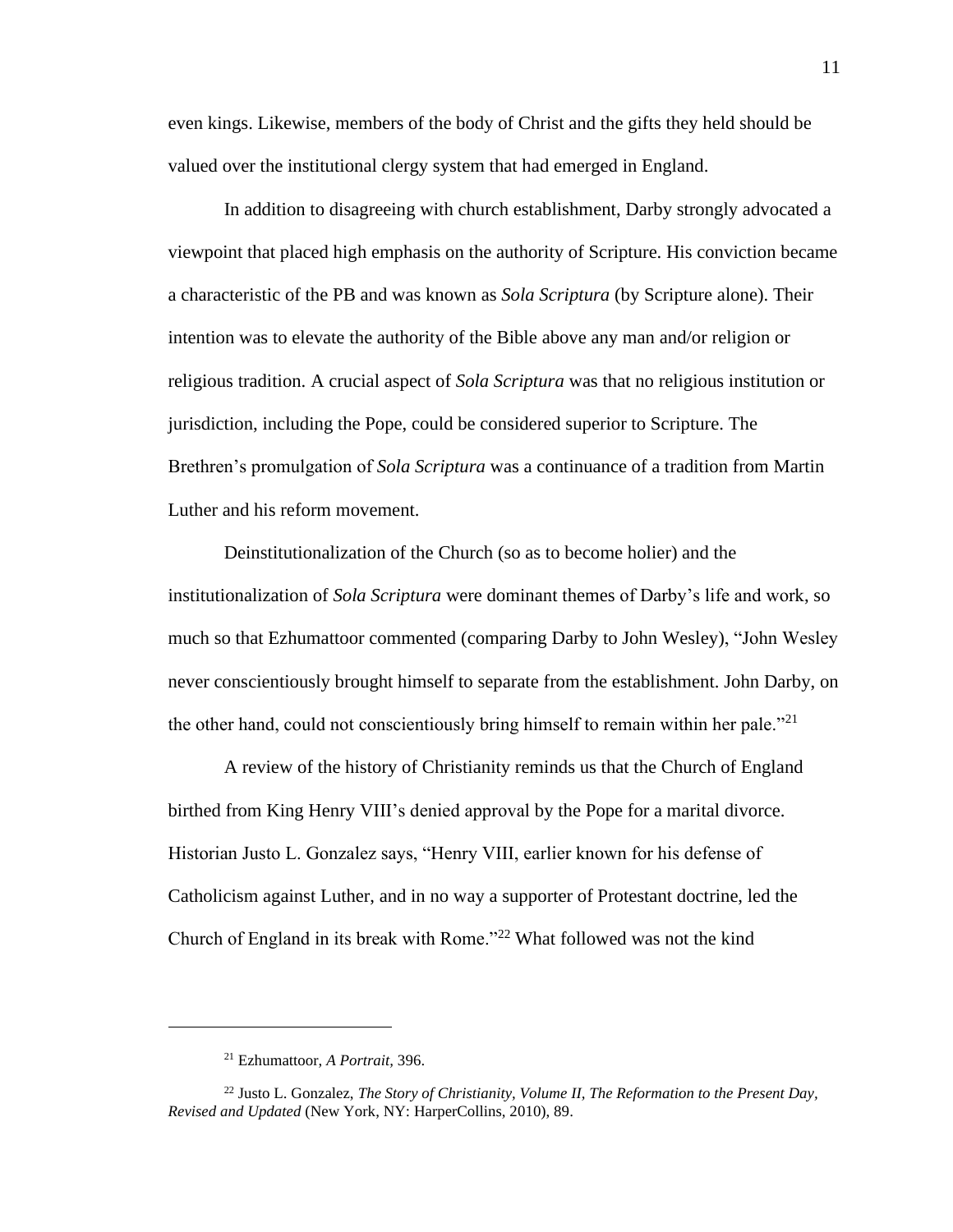transformation for the Church of England that Darby would have hoped for, but a change in leadership from a pope to kings.

If the statement of Ezhumattoor is true —that Wesley did not manage to separate the Church and state—then perhaps God needed to raise up someone that could differentiate the Church from the establishment entirely. God used Darby to bring this conviction where it lacked. Although Darby considered the churches in his time to be hopeless and corrupted institutions, he understood that there still existed genuine believers in these institutions.

Darby never intended to create a new denomination. Darby simply wanted an authentic experience fellowshipping with other likeminded Christians. Eventually Darby's fellowship with other brothers resulted in the Plymouth Brethren Movement. Gradually and reluctantly, this group accepted being called "brethren," and in later years, Darby accepted the name "Plymouth Brethren" to differentiate them from other groups also known as the Brethren.

## *Darby, the Plymouth Brethren, and the Exclusive Brethren*

Naturally, holiness and deinstitutionalization of the Church were two major characteristics that defined the PB. Massimo Introvigne, a historian of the Plymouth Brethren says about them, "many were attracted by their radical criticism of certain features of modernity, including individualism and materialism, in the name of Gospel. $123$ The leaders of the movement hoped to create a communion of saints where every believer

<sup>23</sup> Massimo Introvigne, *The Plymouth Brethren*, (Oxford, United Kingdom: Oxford University Press. 2018), 87, Kindle.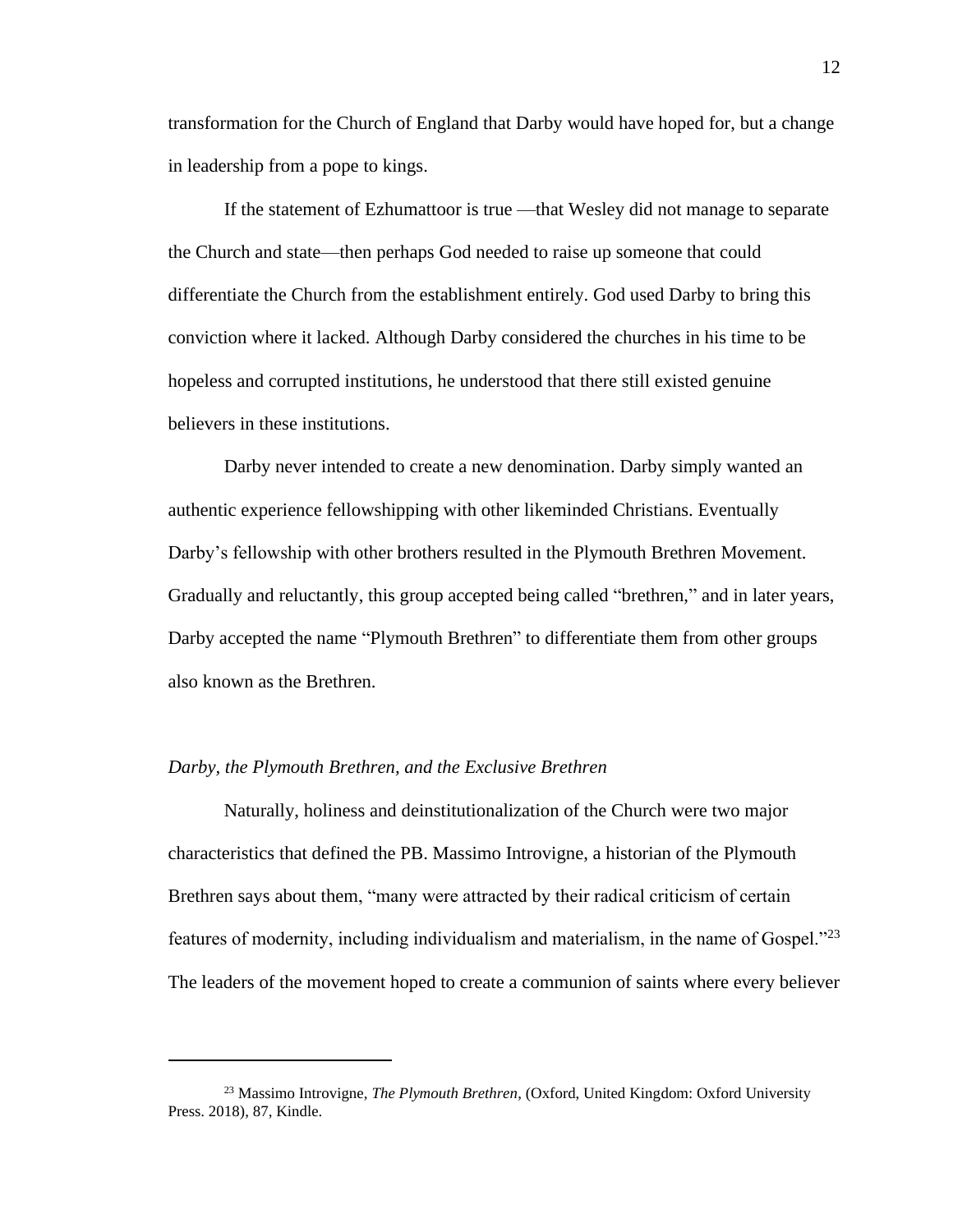functioned in a position of priesthood. This is in accordance with 1 Peter 2:9 which labels all believers together as God's priesthood. For the PB, this meant to them that no one should have positions of authority in the format of an established hierarchy. As one can imagine, their idea failed to become what they anticipated.

Introvigne comments, "The Brethren were accused by some other Christians of being sectarian, short–minded, and even heretics."<sup>24</sup> Introvigne continues by commenting on the book, *The Churching of America*, written by American sociologists Roger Finke and Rodney Stark. He says,

The spirit of Protestantism, Stark and Finke claim, is in itself anti–institutional. Its protest is largely about the corruption it regards as inherent in large structures and instructional churches. Often in history, Protestants have proclaimed their desire to move 'outside of Babylon' and to return to the 'purity' of primitive Christianity. According to Finke and Stark's model, these 'good intentions' normally would not last long. Little by little, the second generation of each new Protestant wave will in turn start a journey toward institutionalization.<sup>25</sup>

According to Introvigne and much of what we have seen in the history of

Christianity, it is inevitable that the institutionalization of the Church would return. Regardless, Darby was adamant in defending the purity of the body of Christ and supremacy of the Scriptures. He was not looking for fame for himself or building a great work to his name. Darby wished to simply remain devoted to seeking the Lord and defending the Truth. Unfortunately, this sometimes resulted in harsh responses toward others who did not agree with Darby. Field comments on Darby's attitude,

Darby's authoritarian behavior did not have the result he expected. Although he had firmly rejected the 'Notion of a Clergyman,' some felt he was behaving more

<sup>24</sup> Introvigne, *The Plymouth*, 87.

<sup>25</sup> Introvigne, *The Plymouth,* 159.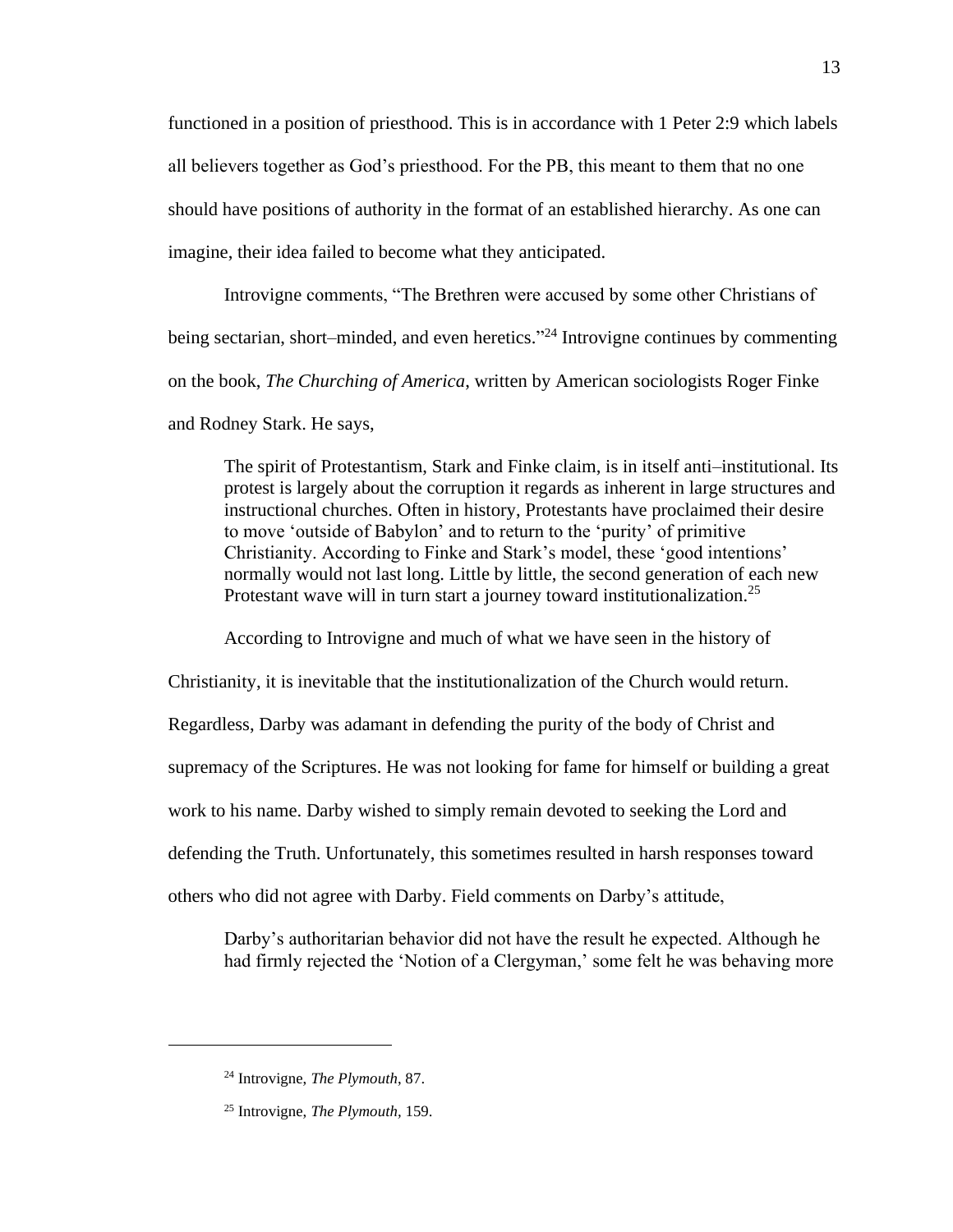like a pope. He obviously expected the rest of the Brethren to follow his lead without question. $26$ 

Ironically, Darby opposed the clergy system, but this very system which boasts to authoritarianism was evident in some of his behaviors. One of the things Darby did not agree with was Newton's authoritative way to lead the church in Plymouth because he thought it hindered the Holy Spirit from speaking through every member of the meeting. Yet, Darby displayed a similar attitude to that which he opposed in Newton.

Throughout the ages, many Christian groups strove to be purist in nature, but they often mistakenly judged other Christians who held different or lesser standards. To Darby's detriment, he placed harsh standards on many and ignored that even the Lord Jesus himself said that the tares should grow together with the wheat until the harvest (Matt.13:30). Nevertheless, we should not despise what Darby did by separating himself and others from the religious establishment and worldly influences. Afterall, Jesus did teach that His followers are not of this world like He was not (John. 17:14-6).

If Darby had been focused on building a work for himself, he may have tried to avoid a conflict with Newton, and thus the Plymouth Brethren may have avoided a split. However, since Darby only cared about God and His interest, he did not fear conflict with others. Darby and Newton's disagreements became too many. Eventually, they split, and Darby became the leading figure of the Exclusive Brethren. The Exclusive Brethren later suffered several splits.

Despite the PB's failure to overcome institutionalization, their emphasis on preventing the degradation of the church was still valid. The PB promoted and advanced

<sup>26</sup> Ezhumattoor, *A Portrait,* 2341*.*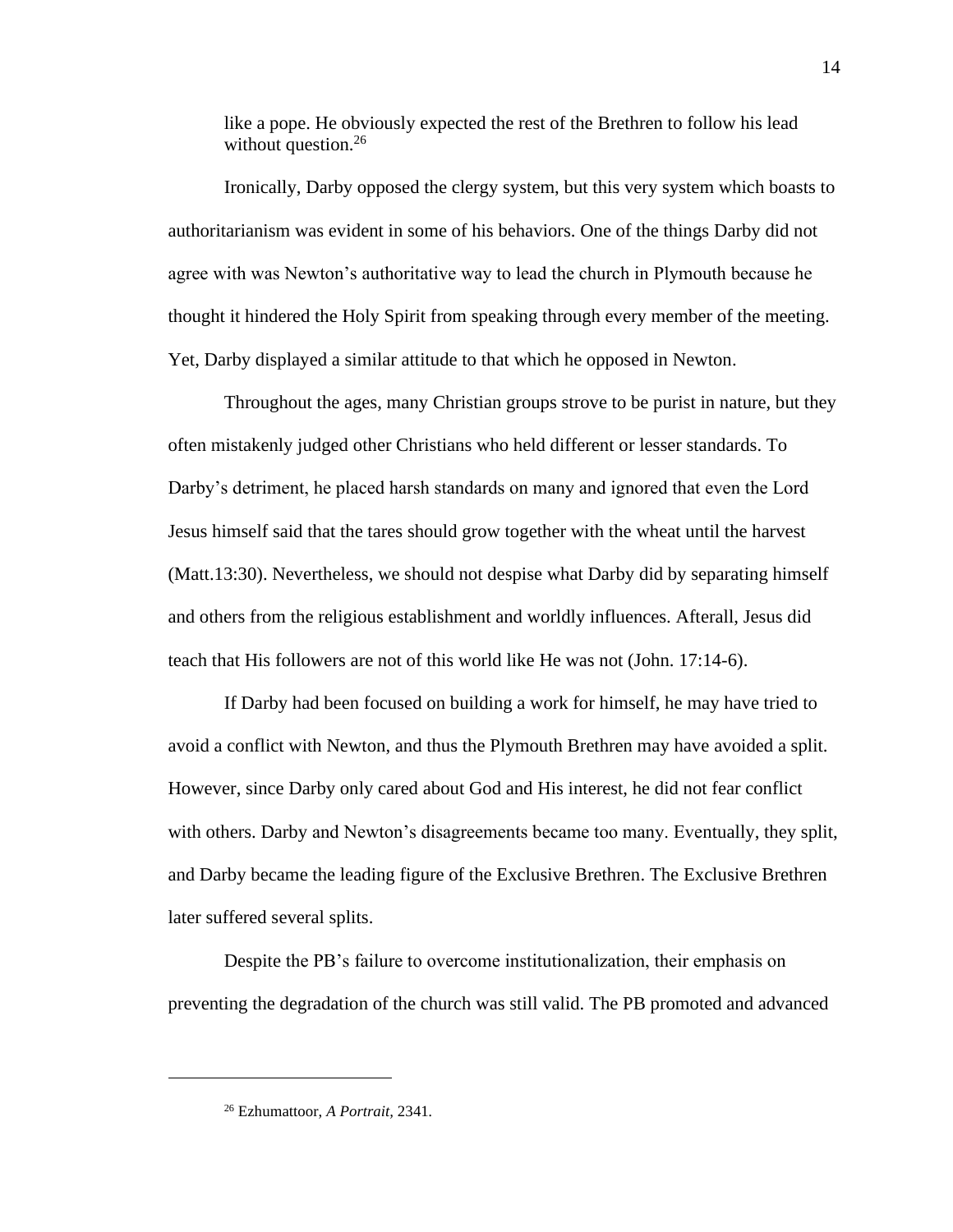many positive things for the Church. Lee comments, "In the nineteenth century, the brothers of the so–called Brethren assemblies were raised up. This was one of God's great recoveries in the history of the church. This recovery was exceedingly strong and very rich." 27

Taken from Lee's publication is a condensed and paraphrased version of his notes below. The recovered items Lee references include the practices of forsaking the world; brotherly love; practical living; and adherence to the Truth. First, the Brethren upheld a total forsakenness to the world. Lee comments,

Within church history, it is rare to see a group break its ties with the world as cleanly as the Brethren did. They were much more advanced than the Moravian Brethren. The Moravian Brethren broke their ties with politics and religious organizations; the Brethren not only forsook politics and religious organization, but also the world. $28$ 

Even today, there are some among the Brethren who have never had their photo taken in order that no traces of themselves are left behind for people to see. In fact, this is also the reason why it is difficult to find an accurate biography of Darby—because he did not allow people to write about him or publicize his work. Even some of the Brethren who had been given noble titles wrote letters respectfully to the English monarch renouncing their titles.

Next, the Brethren recovered the act of brotherly love. Although Lee does not name examples of this, he affirms the PB's love for one another by making an analogy to

<sup>27</sup> Lee, *Three Aspects*, chap. 15, sec. 1.

<sup>28</sup> Lee, *Three Aspects*, chap. 15, sec. 1.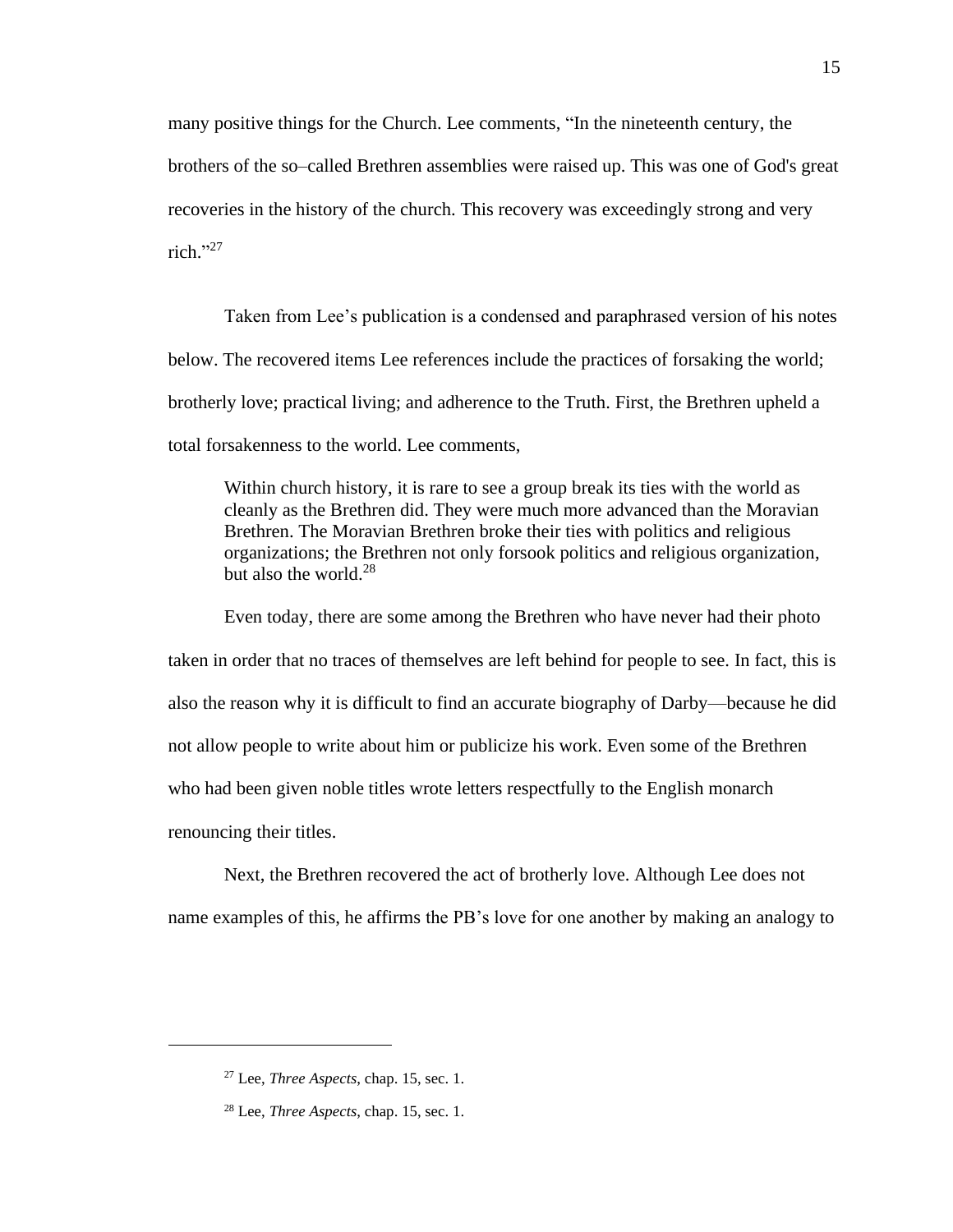the Greek meaning of "brotherly love" behind the name "Philadelphia." He states, "They had the reality of the brotherly love in Philadelphia."<sup>29</sup>

Third, the Brethren did not ignore living a practical Christian life. Lee comments that it is likely that no other Christian group in the history of the church has equaled the Brethren in the matter of practical living. The practical living of the Brethren meant living the Christian life as families helping one another. Supposedly, some of the best Christian families in the whole world were those of the Brethren.

Lastly, the Brethren upheld a sworn allegiance to the Truth. Lee thinks that most Christians acknowledge that the PB's recovery of the truths from the Word of God and their revelation surpassed everything before it. This has a lot to do with the insights Darby and other authors of his kind brought to the movement. Lee considered Darby the "king of Bible exposition."<sup>30</sup> Orthodox beliefs and practices taught in Protestantism today have been largely influenced by the teachings of the Brethren. Lee says that Moody once commented that if all the books in the entire world were burned, he would be satisfied to have a copy of two things: the Bible and *Notes on the Pentateuch* by the Brethren author, C. H. Mackintosh.

Furthermore, *The Scofield Reference Bible* may be indirectly credited to the PB. This is a reference Bible that many preachers cannot do without, according to Lee. Scofield also wrote the *Scofield's Bible Correspondence Course*. Lee states that almost ninety percent of Scofield's writing in these two publications was adopted from PB teaching; Scofield compiled and edited Brethren material, passing it on.

<sup>29</sup> Lee, *Three Aspects*, chap. 15, sec. 1.

<sup>30</sup> Lee, *Three Aspects*, chap. 15, sec. 1.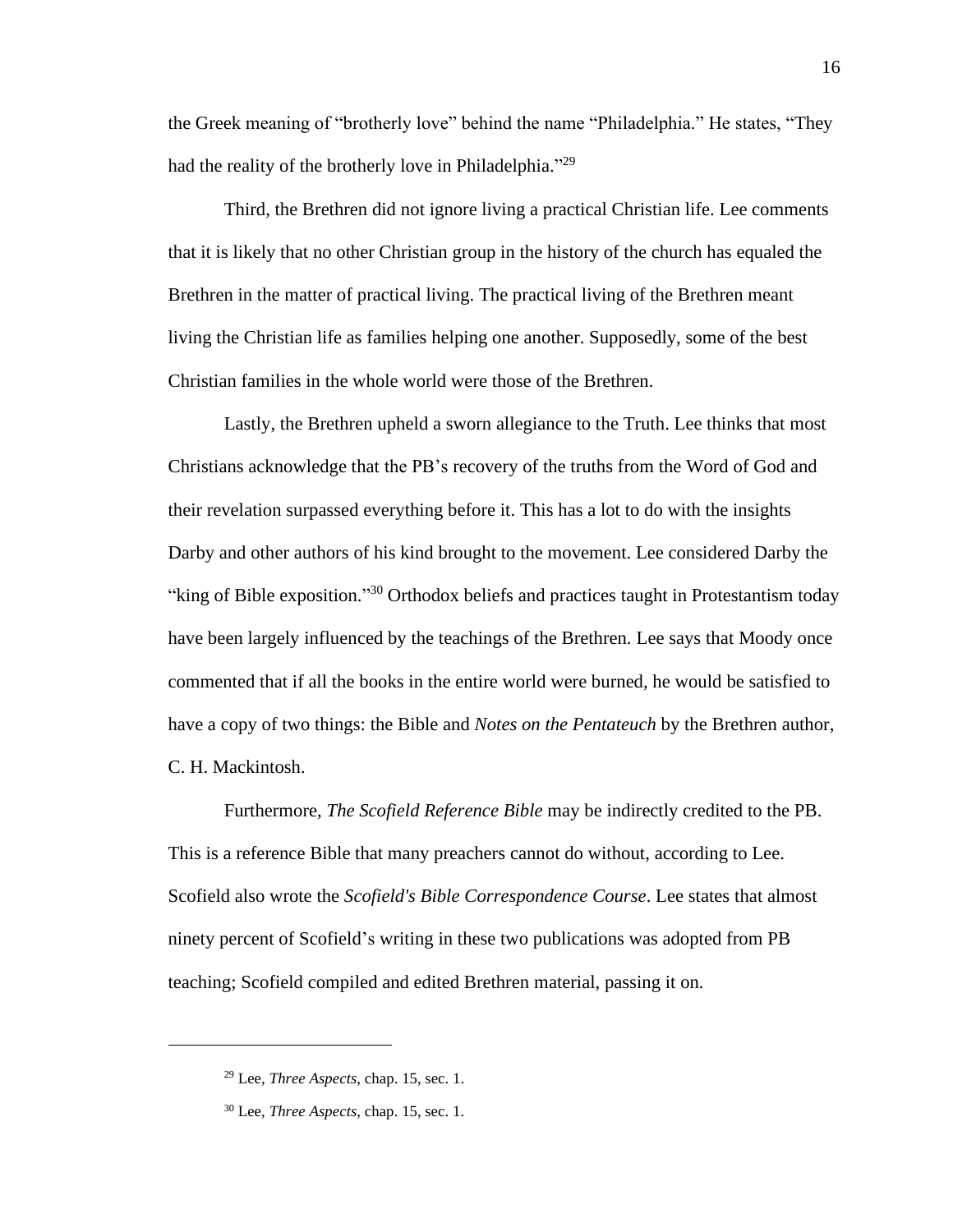Many basic truths concerning things such as the church, the Lord's return, prophecy, and the separation between the church and the world, were written about by the Brethren. Lee mentions that Luther is credited with recovering the truth of "justification by faith," but Luther did not write and expound on this principle clearly. Rather, it was the PB who thoroughly advanced the meanings of sanctification and justification by faith. Darby also wrote hymns which are still sung in LCM congregations.<sup>31</sup>

Regarding the PB, Ezhumattoor quoted author Wilbur M. Smith who stated, "of all the groups of Christian believers that developed in the English speaking world in the nineteenth century, that one which produced the greatest number of gifted writers was the Brethren."<sup>32</sup> Ezhumattoor recognized though that despite Smith's view, very few Christians with fundamental New Testament beliefs recognize how much they owe to this movement. Although people may condemn the PB today, their contributions are of enormous value and perhaps may only be justly measured in eternity.

### *Darby's View on the Gifts of the Holy Spirit*

Often throughout history, Christian movements have displayed a pattern. Either ministers belittled the gifts of the Holy Spirit or neglected the fruits of the Holy Spirit that produce holiness. Darby committed the former error. Darby recognized the importance of three gifts—evangelist, pastor, and teacher. He disregarded the gift manifestations of the

<sup>&</sup>lt;sup>31</sup> The first two stanzas of Darby's hymn #47 are: Father, Thy name our souls would bless; as children taught by grace; lift up our hearts in righteousness, and joy before Thy face. Sweet is the confidence Thou giv'st; though high above our praise; our hearts resort to where Thou liv'st, in heaven's unclouded rays. Brother Watchman Nee translated this hymn into Chinese and improved the original English version.

<sup>32</sup> Ezhumattoor, *A Portrait,* 63.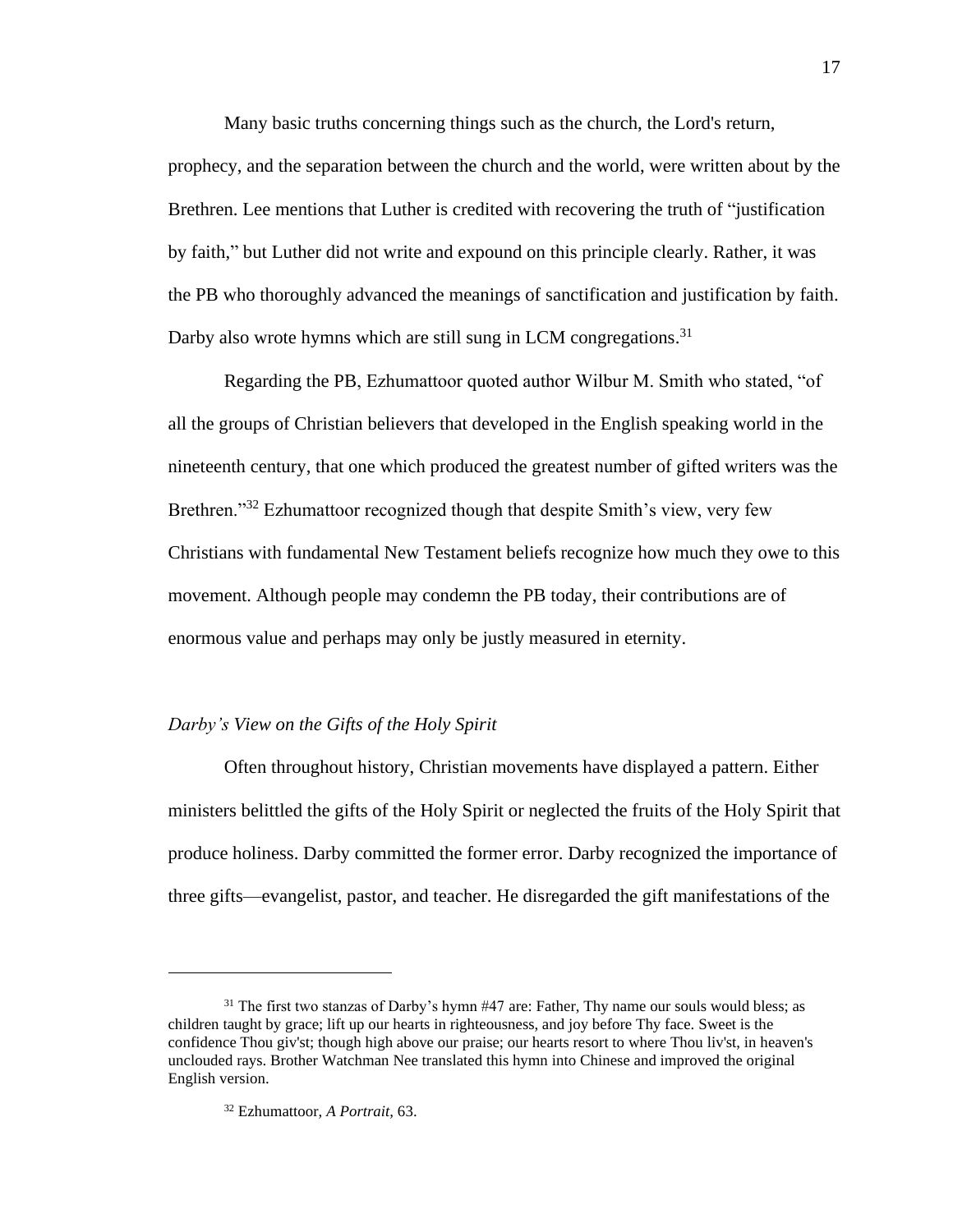Spirit described in 1 Corinthians 12. Darby did, however, seek to understand these

manifestations before he decided on their authenticity. Ezhumattoor writes about this in

Darby's visit to Scotland:

The purpose of his visit to Scotland was to investigate what had been called the outpouring of the Holy Spirit, accompanied by gifts of healing, and speaking in tongues. Darby's verdict was negative. He felt that in the early Church the sign gifts—including healing, miracles, and speaking in tongues—were given so that the world could see a demonstration of God's power and blessing upon Christianity (1 Corinthians 14:22). Miracles were linked to the original establishment of a new testimony of God and were meant to be temporary.<sup>33</sup>

In Field's account, Darby's indifference toward the gifts resembles Cessationist

arguments. Field writes,

He visited Oxford several times and also ventured north to Row in Scotland where the gifts of the Holy Spirit-speaking in tongues, healing and other miracles mentioned by St Paul – were in evidence. Darby was not impressed. He felt those gifts had been given specifically to the early Church to provide evidence of God's power. He did not consider them relevant today – a view still held by some brethren.<sup>34</sup>

While Darby did not embrace the miraculous gifts of the Holy Spirit, he did

believe that God gifted persons for the ministry of the Gospel. Matthew Austin Clarke

comments on Darby's attitude toward the gifts and his association with Edward Irving

who practiced them. He says,

While Darby emphasized the use of gifts in ministry, he did not believe that Christians should seek such miraculous gifts as speaking in tongues, prophecy, and healings. Darby did not spend long arguing for the cessation of miraculous gifts. Darby had encountered the advocacy of miraculous gifts in the followers of Edward Irving, later the Catholic Apostolic Church… Darby seems to have been more concerned with refuting the peculiar doctrines of the Irvingites than with challenging their expectancy of spiritual gifts. He believed the fact that the Irvingites were in error doctrinally showed the falseness of their charismatic

<sup>33</sup> Ezhumattoor, *A Portrait,* 767.

<sup>34</sup> Field, *John Nelson*, 1238.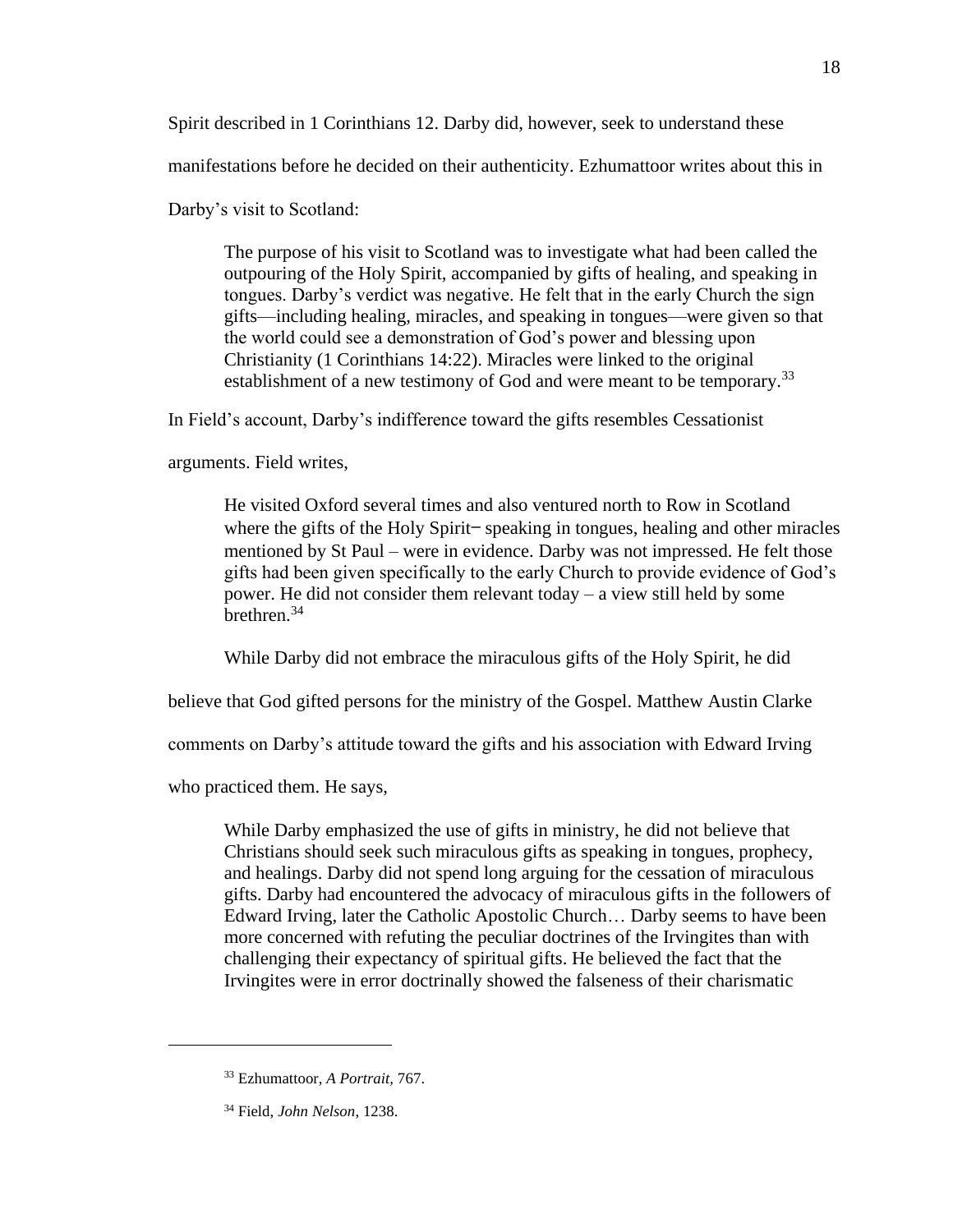manifestations. Darby seems to have assumed that the miraculous gifts had ceased was a empirical fact that needed little defense.<sup>35</sup>

Clarke continues,

This is Darby's most definite statement as to the cessation of miraculous gifts. Here he denied that the cessation of gifts was taught in Scripture. Rather, the present weak state of the church was not a subject of prophecy. The church, as was mentioned in the previous chapter is a parenthetical period in the history of the world and salvation. It is a 'timeless heavenly gap.' Signs and wonders had a role in confirming the new dispensation but were not needed now that it was in progress. One argument that Darby sometimes used against miraculous gifts being given today was appropriateness. He argued that it would be inconsistent with the character of God for new miracles to given today.<sup>36</sup>

While Darby helped shape the Cessationist view that many hold today, his

concern was more regarding the fact that the gifts were inappropriate for the times. This

conclusion stems from his theology of dispensationalism. Unlike Cessationists today,

Darby did not spend his energy defending a theology of the gifts. He rather separated

himself from those who practiced them, and he maintained a focus on purity. Darby

instead promoted dispensationalist theology and the viewpoint that the gifts were only

signs to confirm the new dispensation. Since the desolated church in his time was neither

in a new dispensation or perfect, he thought God should not confirm her with signs and

wonders. Clarke quotes Darby's own words to explain his viewpoint:

If God were to exhibit His power now in the church by giving it the gifts it once had, He would be acting inconsistently with His own righteousness in identifying Himself with that which has lost its moral character; for surely it is not now the exhibition of what Christ was in the world. But, on the other hand, if the Lord did not now minister the gifts mentioned in the Ephesians, He would fail in maintaining the blessedness of His character, and the steadfastness of His love to the church.<sup>37</sup>

<sup>35</sup> Clarke, "A Critical Examination," 166.

<sup>36</sup> Clarke, "A Critical Examination," 167.

<sup>37</sup> Clarke, "A Critical Examination," 167.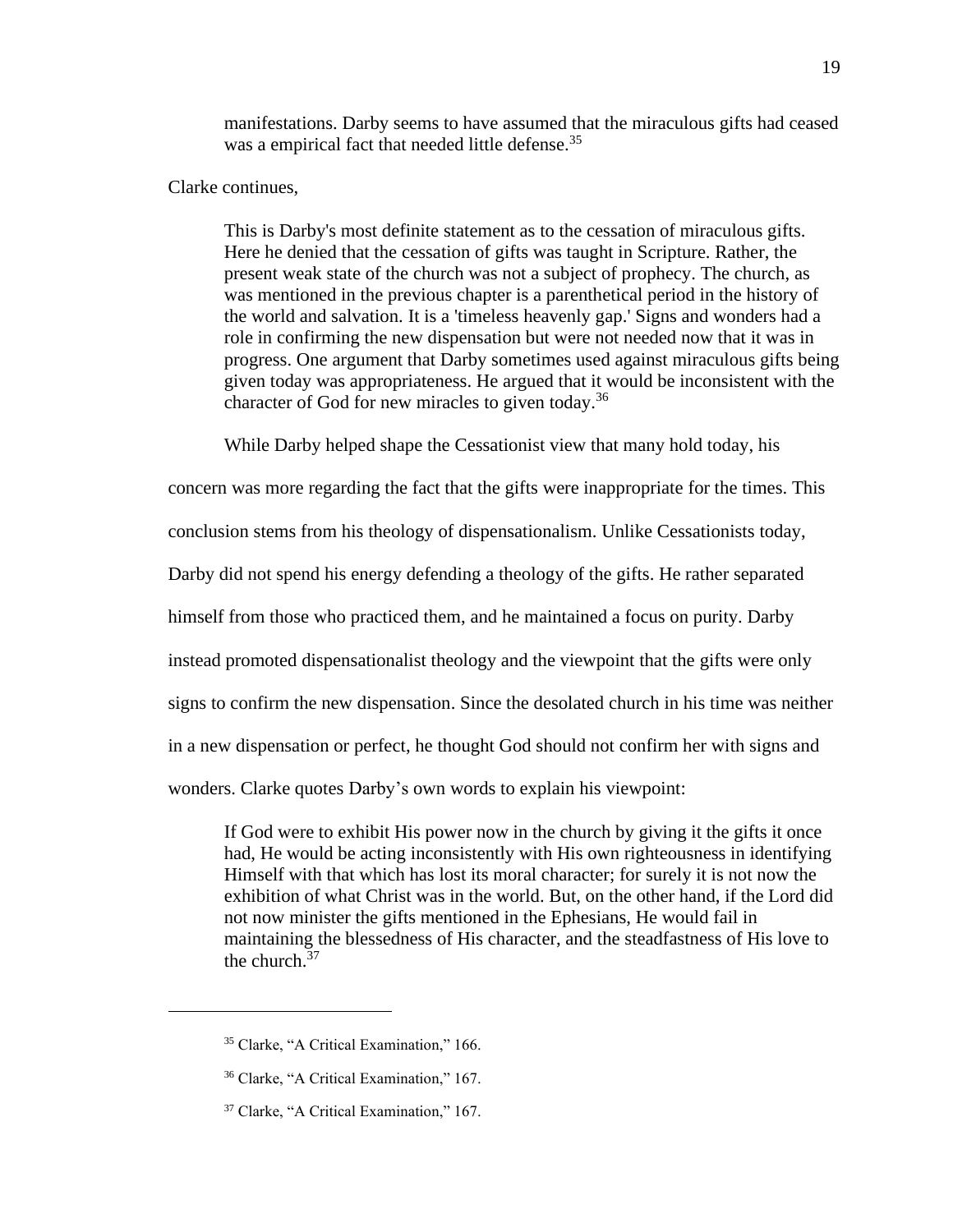#### Clarke continues,

Thus, God would not confer the miraculous power on churches in error, as that would have overlooked their faults, and God would not confer miraculous power on the Brethren, as that would not have increased their humility. It might be argued in reply that God conferred miraculous power on the Corinthian and Galatian churches, despite their faults. However, Darby would have countered this by arguing that the miracles in those churches did not confirm the local churches, but the new entity of Christianity.<sup>38</sup>

Darby tied the outpouring of the Holy Spirit to the maturity of the church. He makes the argument that if the state of the Church was not perfect, which it was not, and God backed her up with gifts and powers anyway, it would make the Church to whom displayed the miraculous, look like the complete chosen and perfect Church. It would be also make that church or the Plymouth Brethren proud.

Darby had a point to say that the gifs of the Holy Spirit could make an immature person or immature church prideful. However, it could also be argued the opposite. Just as Darby tried to fight against institutionalization of the Church with an authoritarian upper hand, Darby could also be considered prideful himself for rejecting the gifts of the Holy Spirit instead of receiving them. In fact, receiving and being active in the gifts could actually mature the Church!

#### *Dispensationalism and the Schism between Darby and Newton*

Dispensationalism as promoted by Darby is still a very controversial topic among theologians and scholars. Dispensationalism, according to *Merriam–Webster Dictionary*, is the "adherence to or advocacy of a system of interpreting history in terms of a series of

<sup>38</sup> Clarke, "A Critical Examination," 168-170.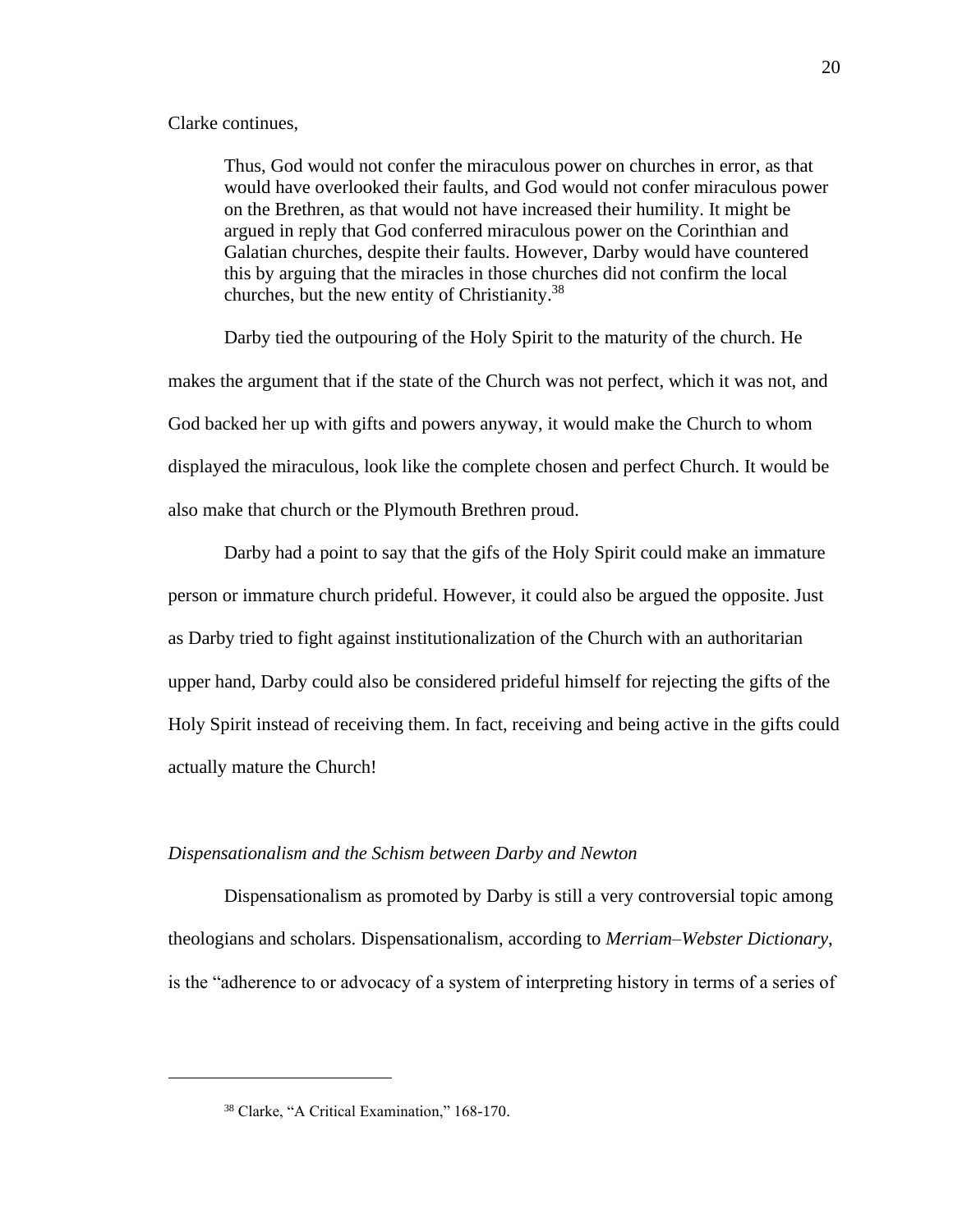God's dispensations."<sup>39</sup> While taking a New Testament prophetic class at Randy Clark's Global Awakening institution, my teacher, Adam Knapp, challenged my former views on dispensationalism. He commented on my assignment that Dispensational Eschatology is one of the most errant and inappropriate approaches to Scripture today. Among other things that Knapp explained to me, he mentioned that dispensationalism was developed by Darby based on a vision a girl received.

Supposedly, a girl from Scotland received a vision about the Church's rapture and that it would happen before the anti–Christ comes. This statement in itself is quite controversial. A number of scholars including Mal Couch<sup>40</sup> and Sunny Ezhumattoor<sup>41</sup> attributed the source of this statement to Dave MacPherson, and they refuted MacPherson's claim. Ezhumattoor believes this statement is speculation from someone that is anti–rapture. Ezhumattoor states, the "most famous false claim is that supposedly given by a fifteen–year–old Scottish young woman named Margaret MacDonald in the spring to  $1830.^{42}$ 

Despite Ezhumattoor's conclusion, no one knows the origin for this theory. Another theory suggests that Darby developed dispensationalist viewpoints based on "one of the outbursts of tongues in Edward Irving's church."<sup>43</sup> Ezhumattoor comments

- <sup>42</sup> Ezhumattoor, *A Portrait,* 1500.
- <sup>43</sup> Ezhumattoor, *A Portrait,* 1547.

<sup>39</sup> *Merriam-Webster Dictionary*, s.v. "dispensationalism," accessed May 13, 2020, https://www.merriam-webster.com/dictionary/dispensationalism.

<sup>40</sup> Mal Couch, *Dictionary of Premillennial Theology* (Grand Rapids, MI: Kregel Publications, 1997), 244.

<sup>41</sup> Ezhumattoor, *A Portrait,* 1500.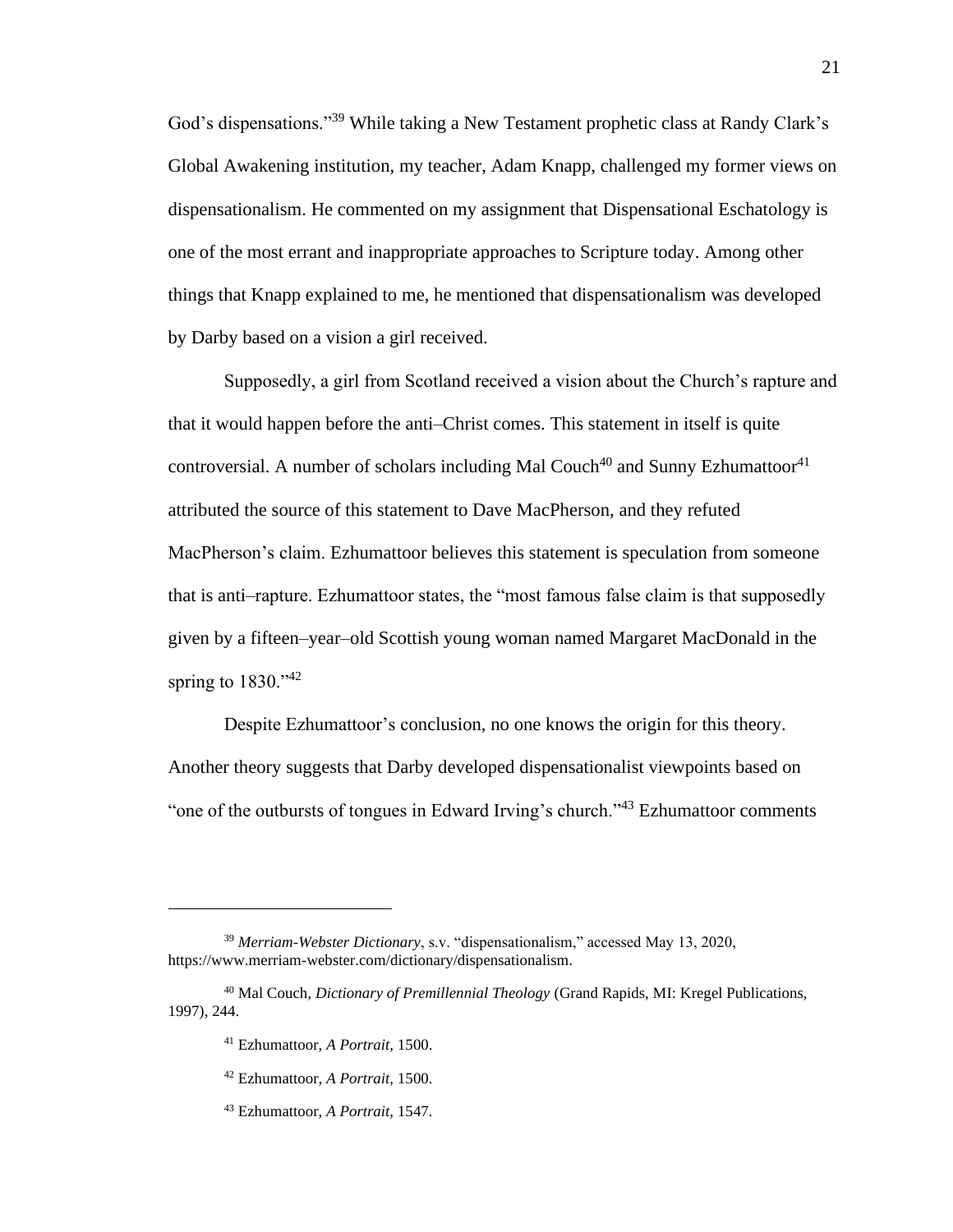that Edward Irving was teaching heresy regarding the sinfulness of Christ's humanity but denies that Darby's theory has anything to do with Irving.

Regardless of how Darby came to believe in, develop and father dispensationalism, Darby strongly believed in his viewpoint. He believed that Bible history unfolds in a large meta–narrative of dispensations, and that the Church will be taken from earth to be with Christ before a tribulation period. Field writes,

Dispensationalism certainly has powerful defenders to this day and by being solidly on the fundamentalist side of in the early twentieth century debate against modernism, dispensationalists increased their credibility with Bible–believing Christians in the USA and everywhere. Nevertheless, neither the Catholics nor the Anglicans nor the mainline Reformed denominations have incorporated the basic tenet of a Heavenly people / earthly people dualism. For them, the Old Covenant was fulfilled and rendered obsolete at Calvary and has been replaced with the New Covenant of Jew and Gentile alike.<sup>44</sup>

One of the most controversial issues in Darby's life was his schism with his friend

Benjamin Wills Newton. Ezhumattoor says,

Newton viewed with extreme disfavor any departure from Puritan theology, except along eschatological lines. For him, the Church included all the faithful from Abraham down. He considered Mr. Darby's dispensational teaching as the height of speculative nonsense. He was vehemently opposed to the idea of the Church being a special company of whose calling and destiny the Old Testament knows nothing—a line of things emphasized by Mr. Darby.<sup>45</sup>

Newton also strongly insisted that the Church will go through a tribulation; he supported

post–tribulation rapture theology. Newton later distanced himself from Darby who

promoted a pre–tribulation rapture. Newton was later known for having taught heresy on

the nature of Christ. Newton left the Plymouth Brethren.

<sup>44</sup> Field, *John Nelson*, 3570.

<sup>45</sup> Ezhumattoor, *A Portrait,* 792.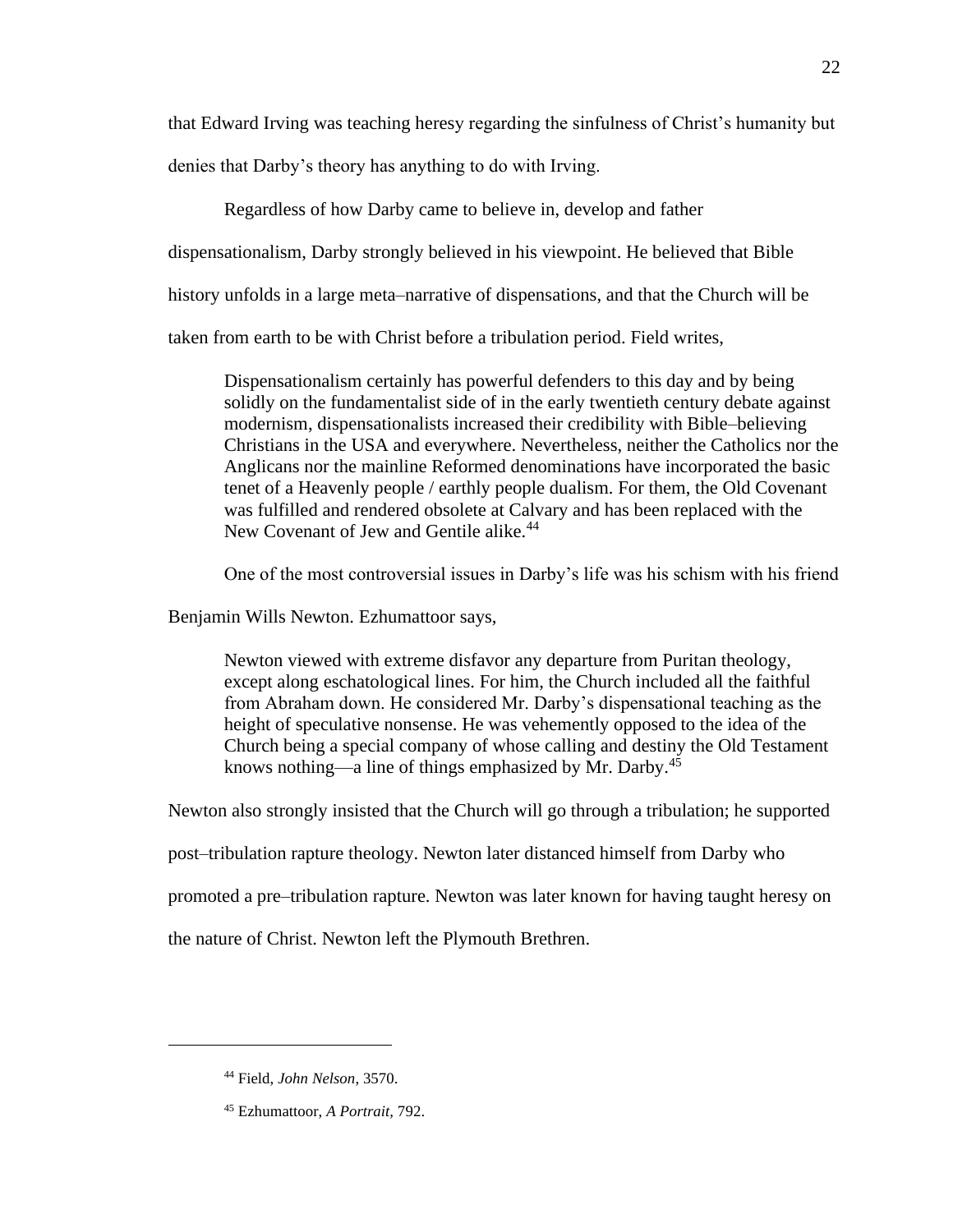Field points out that many people who hold to a Dispensationalist view may not even know Darby. Field writes, "On Darby's tombstone are the words 'unknown and well known.' Certainly 'well known' to his Lord, Darby's name is 'unknown' to many committed Christians today."<sup>46</sup> Darby would most likely not have it any other way. As he himself professed when he decided to resign from law school, "I owed myself entirely to [God].<sup>47</sup> Darby was not interested in appeasing humans.

#### **Plymouth Brethren and the LCM**

Sometime in his eighties, Darby traveled to a small inn. While there, he said to the Lord, "I still love you." Lee mentions that this story had a tremendous impact on his life. Even until the end of Lee's life, Lee referred to this story with much affection.<sup>48</sup> Darby's pursuit of holiness and Christlike character left a strong footprint on the LCM. Lee admired and promoted Darby's holiness and encouraged the LCM to follow him in his pursuit of a righteous character, even over the gifts and one's Christian works for God.

When Watchman Nee started the LCM in China in the 1920s, a group of Exclusive Brethren believers came to visit Nee and his church. Although nowadays, the LCM embraces the values set forth by the PB, Nee, being aware of the splits that occurred in the past, was hesitant to receive them. Nee made it clear that his church would not accept the view of the Exclusive Brethren and he refused to receive funding

<sup>46</sup> Field, *John Nelson*, 3597.

<sup>47</sup> Christianity Today, "John Nelson Darby: Father of Dispensationalism," *Christianity History,*  August 2008, accessed May 13, 2020, https://www.christianitytoday.com/history/people/pastorsandpreachers/john-nelson-darby.html.

<sup>48</sup> Witness Lee, *Life-Study of Psalms*, chap. 20, sec. 3 (1984), in Living Stream Ministry, accessed April 23, 2020, https://www.ministrybooks.org/SearchMinBooksDsp.cfm?id=084C0C6A25.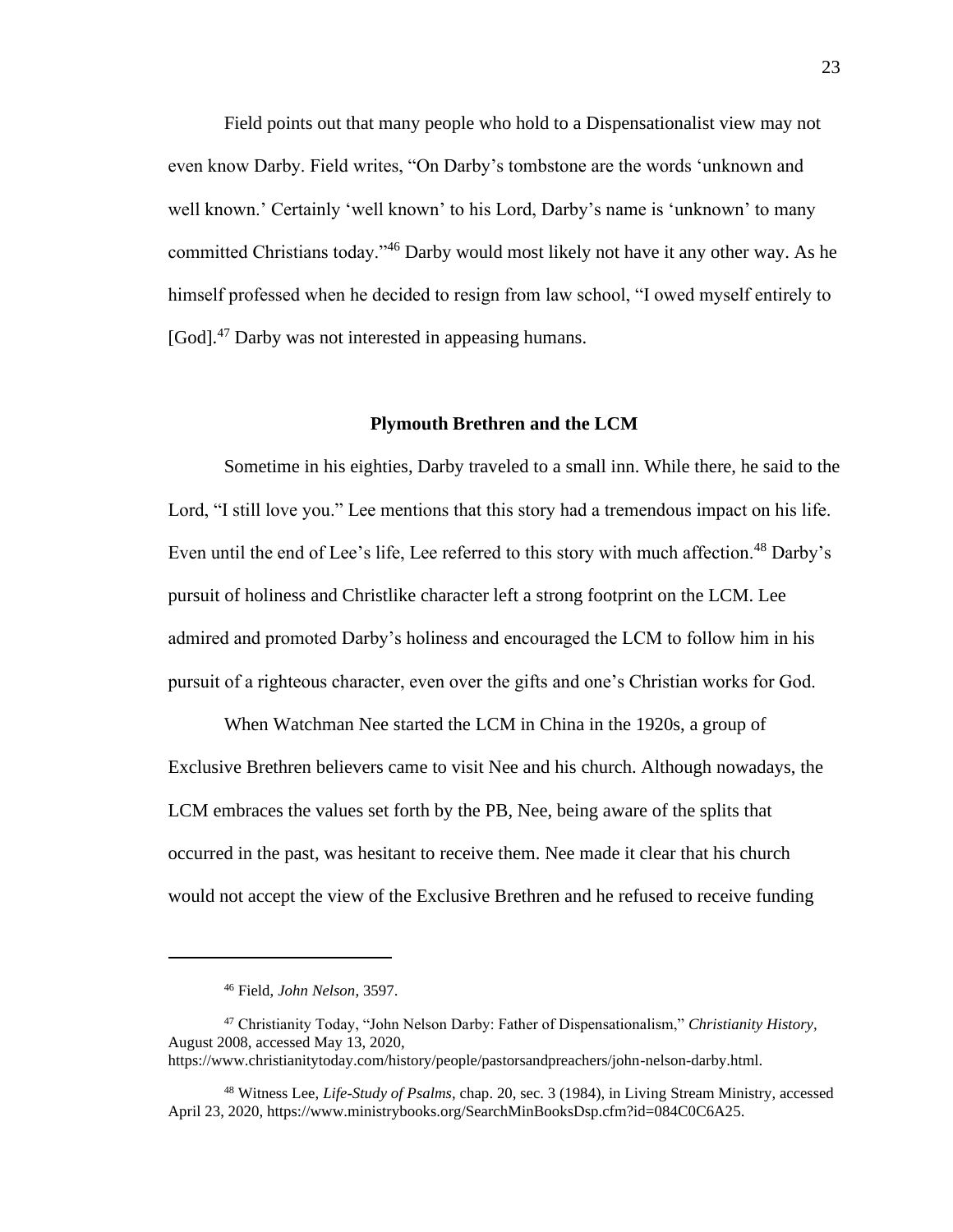from them. Under these conditions, Nee agreed to their visit but indeed refused their funding offer when it was presented.<sup>49</sup>

From this story, we can gather that the original motivations and intentions of the Plymouth Brethren to build unity and promote purity shifted over the years. The Plymouth Brethren Movement, which started in the 1820s, had a sole purpose of uniting Protestant churches to create a community that was holy and set apart for Christ and the Kingdom. Unfortunately, their vision one hundred years later did not yield all the lasting fruit they hoped it would. Introvigne says,

To this end, they gathered to break bread with all those willing to accept the Gospel of Christ and separate from evil. As so often in the history of Christianity, this utopian vision failed to unite the Protestant Church and instead gave rise to long–lasting new independent groups within Christianity.<sup>50</sup>

Despite Nee's refusal to submit to the control of Exclusive Brethren in the early stage of their movement, the LCM still inherited a lot from Plymouth Brethren practices. First, Darby and the PB's view on the gifts of the Spirt influenced the LCM. The LCM at one time tried to incorporate the Pentecostal Movement into their own movement. However, just as Darby and the PB had been presented with this opportunity and closed their door to it, so also did the LCM. Instead they focused on producing the fruits of the Spirit in persons.

Next, the LCM ended up following the same path as the Plymouth Brethren by not intending to start a new denomination as its original purpose. While the Plymouth Brethren failed to achieve their goal of deinstitutionalizing the Church, their efforts were

<sup>49</sup> Witness Lee, *The History of the Church and the Local Churches*, chap. 5, sec. 4 (1973), in Living Stream Ministry, accessed May 6, 2020, https://www.ministrybooks.org/SearchMinBooksDsp.cfm?id=1CF2C02D4B.

<sup>50</sup> Introvigne, *The Plymouth,* 99.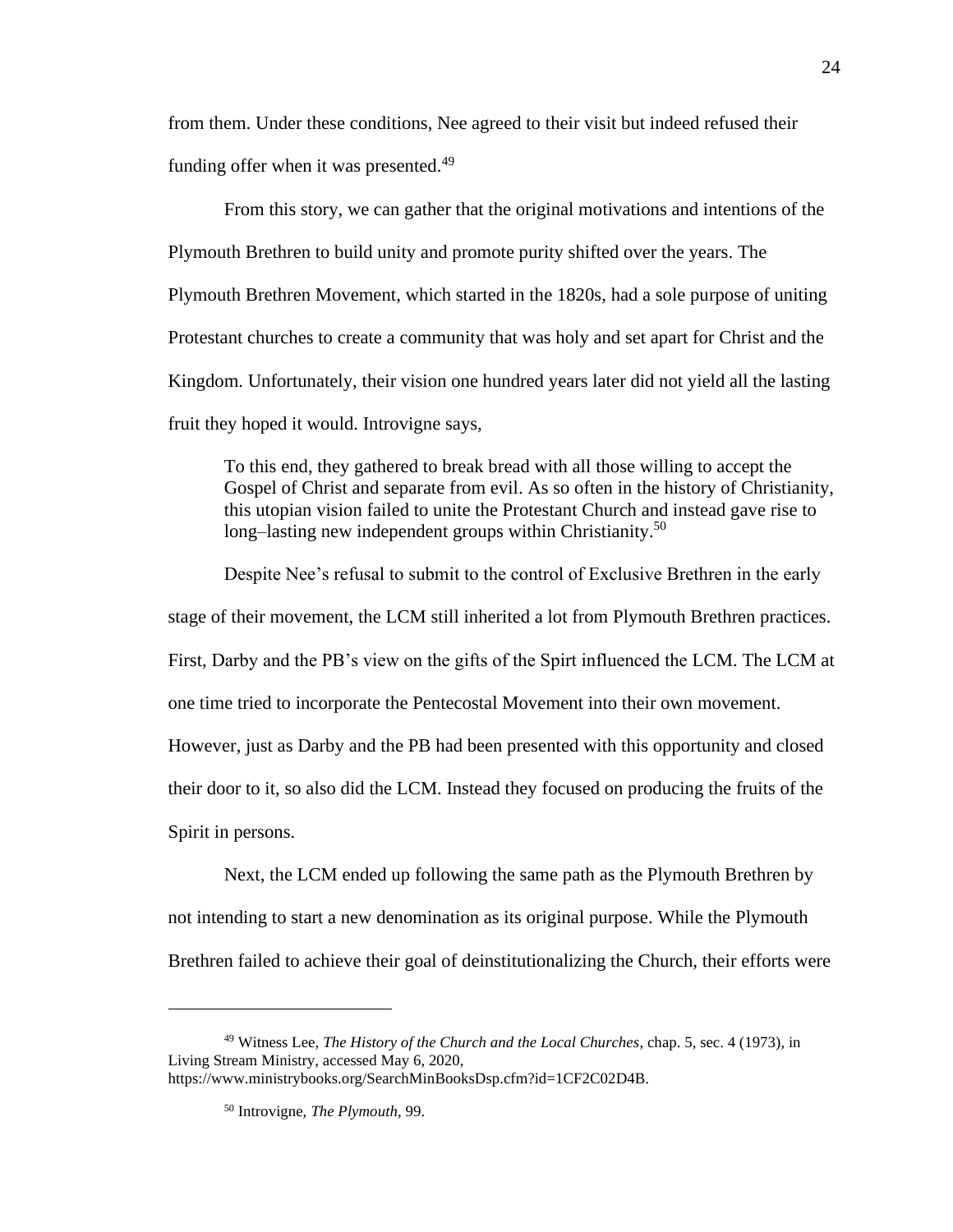not in vain. The LCM may be thought of nowadays as an example of renewal instigated by the Plymouth Brethren in the early nineteenth century. In fact, witnessing the PB divide helped Nee to form his own critique for the betterment of the LCM. He came to understand that a focus on oneness for the sake of leaving behind the establishment of the church usually ended in division. Rather, love is the fulfillment of true oneness. It became Nee's goal to promote loving one another.

Two other PB principles are ingrained in the function of the LCM even until today. That is, they followed the model of the Plymouth Brethren to (1) encourage all Christians to be their own priesthood of believers by eliminating pastors in the church; and (2) *Sola Scriptura*: embracing the authority of Scripture which meant several things.

Both Nee and Lee valued giving a voice to all the members of the body of Christ. As a priesthood of believers, they embraced the PB's practice of eliminating clergy and hierarchal structures. Until today, the LCM does not ordain pastors to lead churches. Rather, they have elders who lead the church and it functions in a similar form to that of the PB. All the members of the congregation take turns giving messages during meetings; together they comprise and build up the church.

Second, embracing *Sola Scriptura* practically meant that the LCM put high value on memorizing, reading, and knowing the Scriptures. Theologically and theoretically, the Scriptures were considered infallible, believed in a literal sense, and used as a measuring stick for everything. In one of Nee's early publications, *The Christians,* which is a periodical that helps promote the LCM, Nee said,

We believe that the Bible is God's Word, word–for–word. We believe in a literal interpretation of all the major truths of the Bible… The Bible is our only standard. We are not afraid to preach the pure Word of the Bible, even if men oppose; but if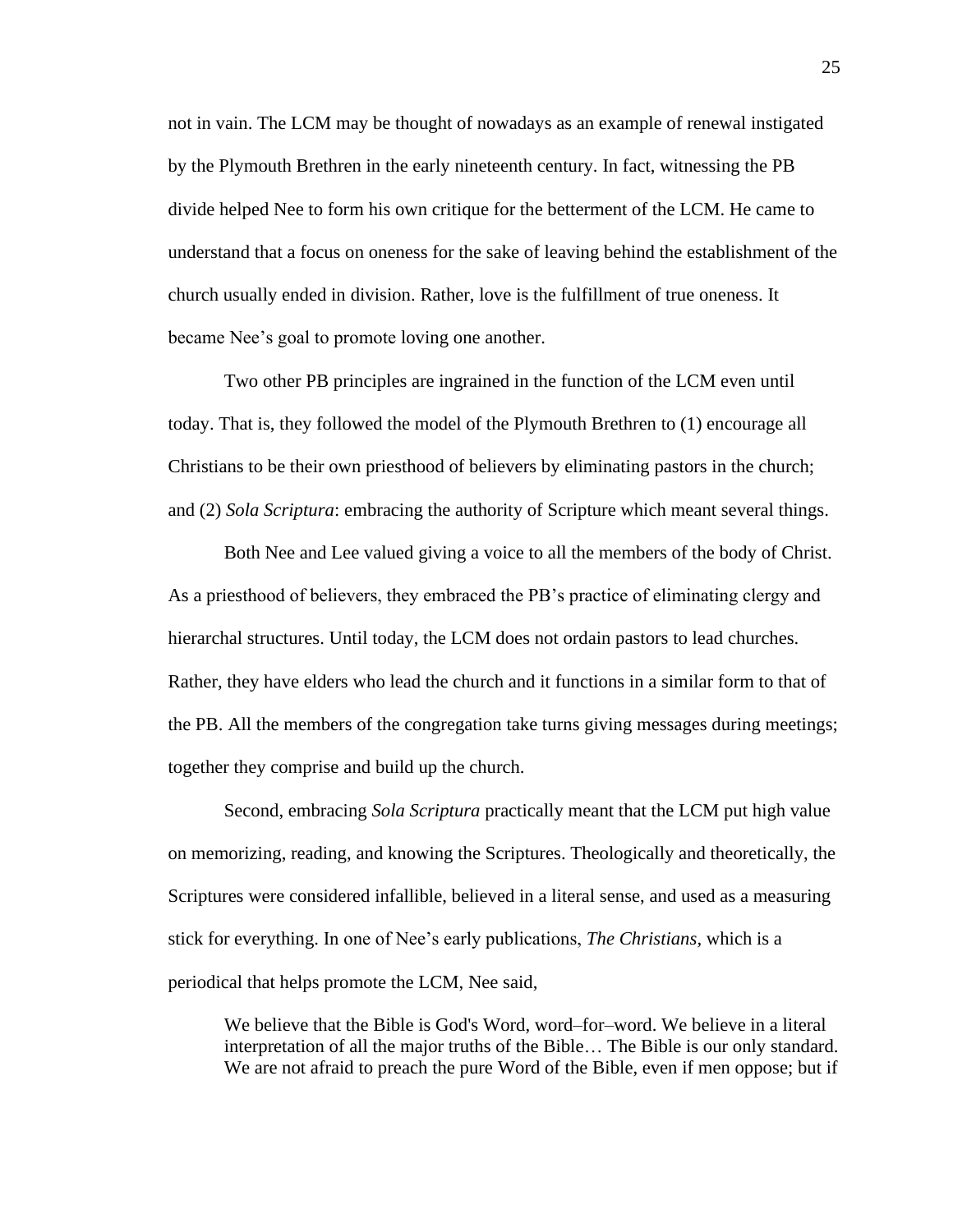it is not the Word of the Bible, we could never agree even if everyone approved of  $it.51$ 

*Sola Scriptura* not only influenced the LCM but also many Protestant churches in America. The Pentecostal Movement disregarded many of the doctrines of the Protestant church, but by no means would God want the church to deviate from *Sola Scriptura.* Concluding, the LCM would probably not be the same movement if it had not been for Darby and the PB. Although many critiques exist as to the lasting effect of the Plymouth Brethren, one thing is certain: they influenced the LCM so much that the idea of paying the price to become holy as Christ is and was remains in the LCM's very fabric.

## **Application and Conclusion**

Constant tension in the church nowadays lies in the fact that people who pursue and focus on obtaining holiness usually eventually extinguish the gifts of the Holy Spirit by neglect of or lack of belief in them. Conversely, people who operate powerfully in the gifts often fail to pursue or see the value of personal holiness. The Pentecostal Movement started when members of the Holiness Movement, who originated from the Methodist church started by Wesley, began to experience manifestations of the baptism of the Holy Spirit. The intriguing and ironic thing is that this occurred while pursuing holiness. Sadly, the Pentecostal Movement, which birthed from the Holiness Movement (which followed the PB), is no longer known for having a focus on holiness.

<sup>51</sup> Watchman Nee, *Collected Works of Watchman Nee, The (set 1) Vol. 07: The Christian (5)* (1992), in Living Stream Ministry, accessed May 16, 2020, https://www.ministrybooks.org/SearchMinBooksDsp.cfm?id=11EFE607C1.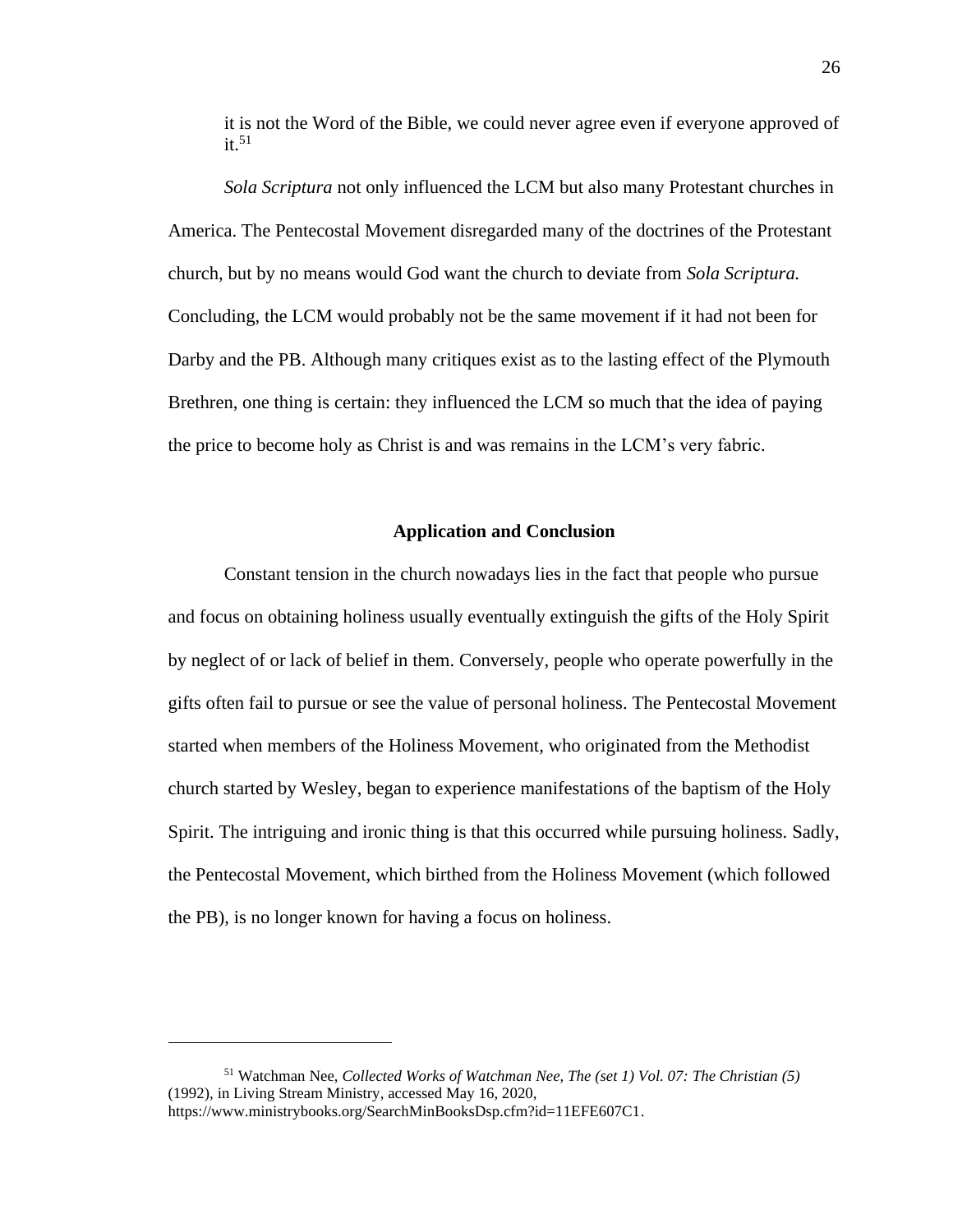However, the birth of the Pentecostal Movement proved God's desire to dispense His spirit on the Church, independent of whether it commits moral sin. Darby's view on the gifts of the Holy Spirit was not correct. In fact, in churches where the gifts of the Holy Spirit are promoted, we may see more lay members actively involved and participating as the priesthood than in traditional churches or churches who remove clergy positions. This is because these power–filled believers are encouraged to practice healing and prophesy everywhere they go. Existing as a priesthood of believers should be about liberating the power of each believer and equipping them with both the truth of the Bible and the power of the Holy Spirit.

Furthermore, God does ordain people to serve Him in distinct roles of leadership to help others become mature. For example, Paul was given the role of laying the foundation for God's church (1 Cor. 3:9), but his role included being an example for others so that many builders of God together could continue to build God's house on the foundation he laid. His calling was never meant to replace the other members within the body of Christ. One of the reasons why the healing revival in the 1950s lost momentum was because some healing evangelists were supposed to teach others to do healings, but instead they only held tent meetings to draw crowds to themselves. According to Anna Rountree, author of *Heaven Awaits the Bride,* an angel told her the following in a prophetic experience:

No, only a few on earth were given the gift of healing in great measure. These believers were meant to train the many; instead, most of them erected tents and held the gift for themselves. The gift was used, but since they did not train others, it was corrupted and became a means of enriching themselves personally.<sup>52</sup>

<sup>52</sup> Anna Rountree, *Heaven Awaits the Bride: A Breathtaking Glimpse of Eternity* (Lake Mary, FL: Charisma House, 2013), 675, Kindle.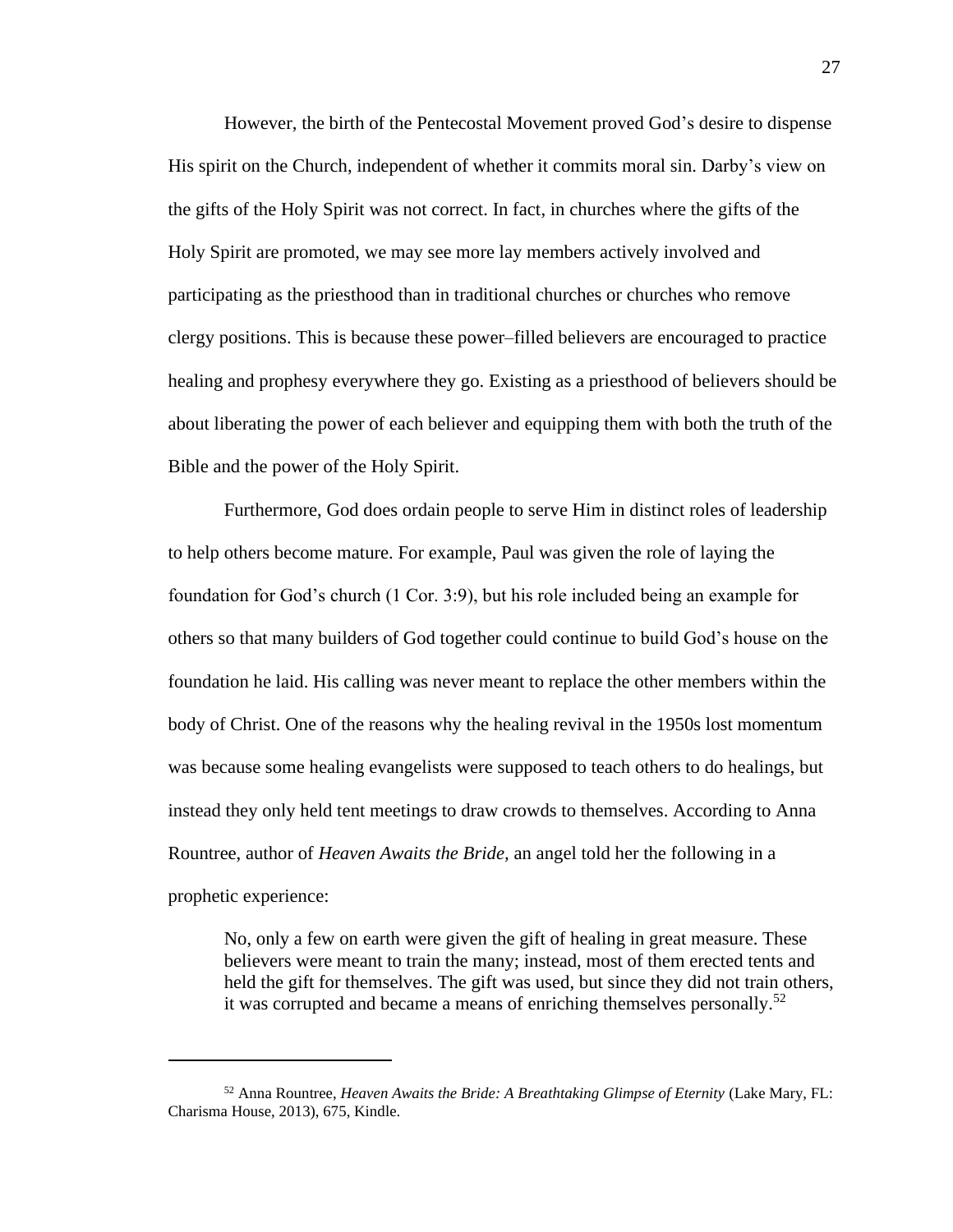Nowadays, ministries like Global Awakening and the Bethel School of Supernatural Ministry focus exactly on this—moving in the gifts and equipping the body of believers to do the same. The challenge is not whether we can abolish the organizational structures within the body of Christ, but rather whether we can foster a dynamic relationship between clergy and laity. God never meant to take away clergy entirely. The correct way is neither to deny the gifted person nor the gifts of the Holy Spirit.

Equipping the body of Christ to reach its full potential as the priesthood of God means teaching believers both to live holy lives and enabling them to become active in the gifts. Darby and other Cessationists who extinguished the fire of the Holy Spirit did not realize that holiness is not our only goal. Our goal is to become holy vessels so that the Lord can pour out his anointing on and through us to help others. If we seek holiness for the sake of holiness, we will eventually become dry and die. Eventually, the PB's quest for holiness became their idol.

However, Darby's efforts in pursuing personal holiness and daring to challenge institutionalized religion is still valuable for today. His conviction that the body of Christ should unite with the life Christ and thus separate from the world is still relevant, especially for churches in the West. We should not take the extreme to not vote, for example (like Darby taught), but actively engage in transforming the world around us. We need to be both separate from the world, but in it enough that we can stand on a hill and illuminate the dark around us.

The history of the Church and its movements may be likened to the waves of the sea. One wave or movement may not change the landscape of the shore. Many waves,

28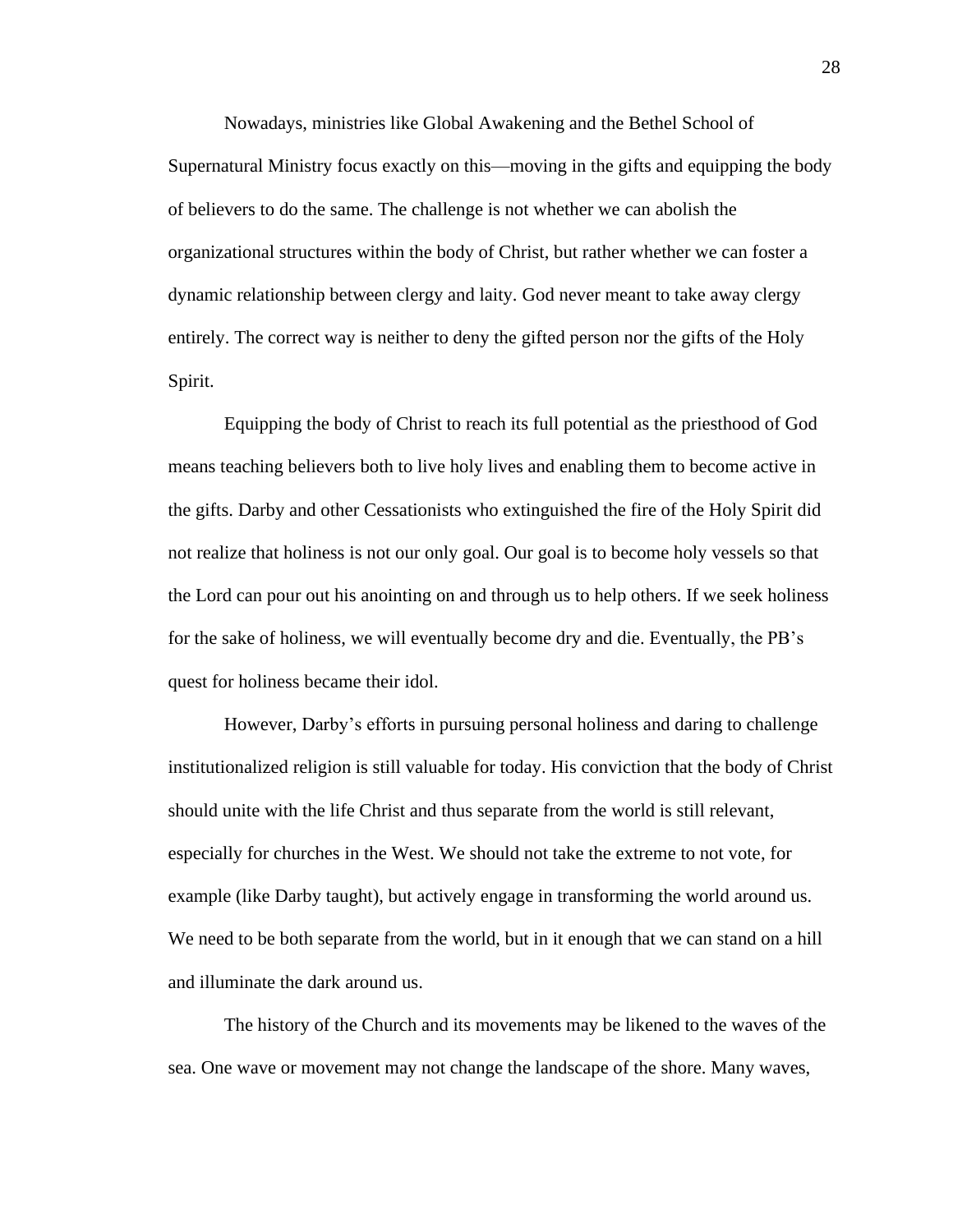however, can leave a lasting impact that produces a mature and complete Church. Previous movements of God could not have been complete without the faithful ones who went before them. Those before us like Darby did not receive the promise of the better things God has planned for the Church. This is so that only together with us will these things be made perfect (Heb.11:39–40). We should not ignore past movements of God. As George Santayana says, "Those who cannot remember the past are condemned to repeat it<sup>"53</sup> The biggest thing we can learn from the Plymouth Brethren is that it is worth it to remain in the fight for purity and another wave of the Holy Spirit; this time with power too.

This paper shows the connection of the history of the Plymouth Brethren Movement with the Local Church Movement and the Pentecostal Movement. Both Darby and the LCM failed to recognize God's heart to rekindle the flame of the Holy Spirit. Even though Darby had flaws and there existed controversies in his teachings, he is still an inspiration to many Christians today due to his holy, Christlike character and his love for Jesus Christ.

<sup>53</sup> Nicholas Clairmont, "Those Who Do Not Learn History Are Doomed To Repeat It. Really?", Big Think, last modified July 31, 2013, accessed April 25, 2020, https://bigthink.com/the-proverbialskeptic/those-who-do-not-learn-history-doomed-to-repeat-it-really.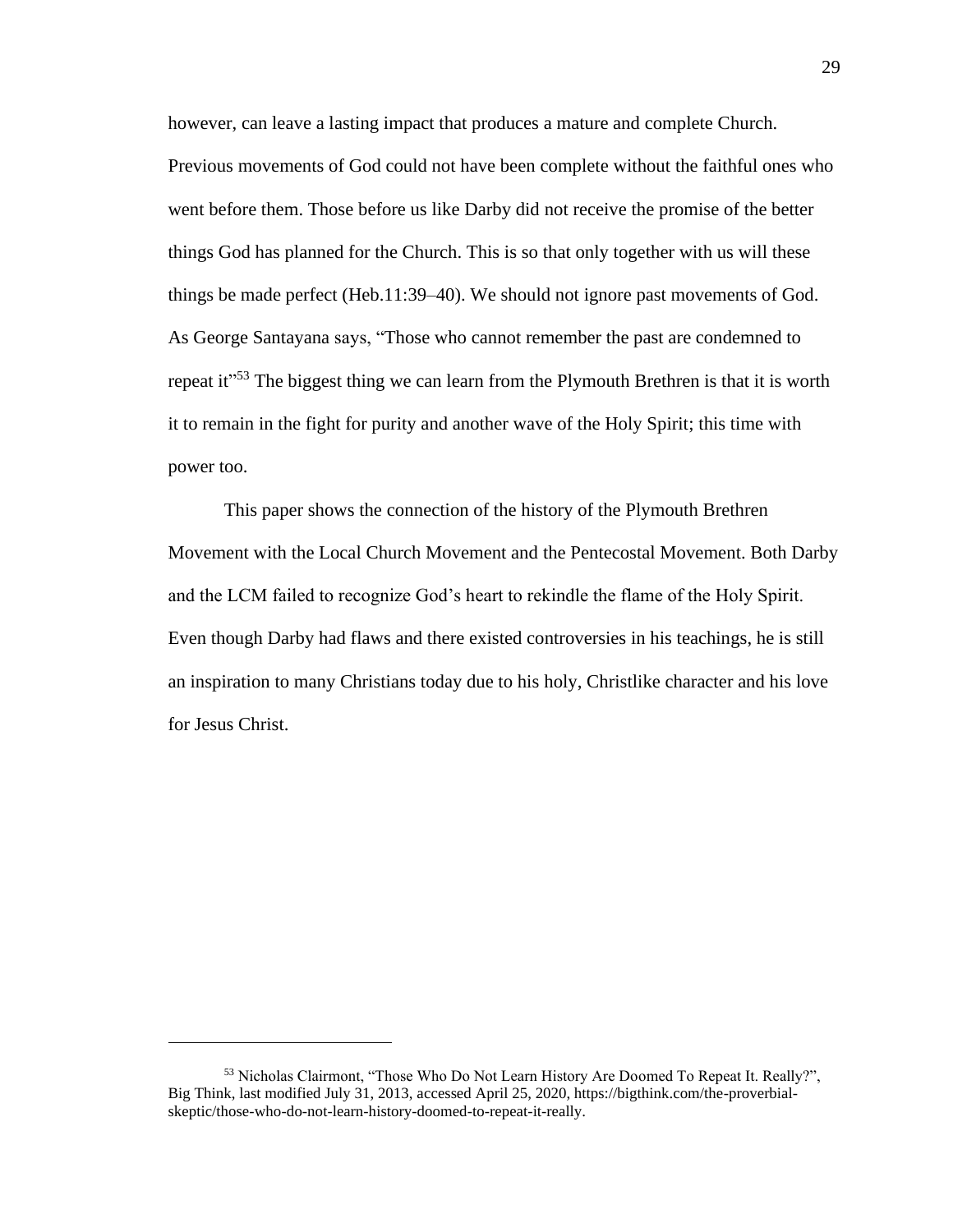# **BIBLIOGRAPHY**

- Clairmont, Nicholas. "Those Who Do Not Learn History Are Doomed To Repeat It. Really?" Big Think. Last modified July 31, 2013. Accessed April 25, 2020. https://bigthink.com/the–proverbial–skeptic/those–who–do–not–learn–history– doomed–to–repeat–it–really.
- Clarke, Matthew Austin. "A Critical Examination of the Ecclesiology of John Nelson Darby." PhD Thesis, University of Gloucestershire, 2009. Accessed May 13, 2020. http://eprints.glos.ac.uk/3192/1/545745\_Redacted.pdf.
- Couch, Mal. *Dictionary of Premillennial Theology*. Grand Rapids, MI: Kregel Publications, 1997.
- Ezhumattoor, Sunny. *A Portrait of John Nelson Darby*. Dr Spring, Tx: Thekkel Publications, 2016. Kindle.
- Field, Marion. *John Nelson Darby Prophetic Pioneer.* Godalming, England: Highland Books, 2008.
- Gonzalez, Justo L. *The Story of Christianity, Volume II, The Reformation to the Present Day, Revised and Updated*. New York, NY: HarperCollins, 2010.
- Harris, Doug. "Exclusive Brethren." Reachout Trust. Last modified September 1, 2009. Accessed May 13, 2020. https://web.archive.org/web/20120226042253/http://www.reachouttrust.org/articl ePDFView.php?id=288.
- Introvigne, Massimo. *The Plymouth Brethren*. Oxford, United Kingdom: Oxford University Press. 2018. Kindle.
- Kelly, William. *John Nelson Darby As I Knew Him.* Jagdishpur, Bhagalpur, India: Rani Publications, 2017. Kindle.
- Lee, Witness. *The Centrality and Universality of Christ*. Living Stream Ministry. https://www.ministrybooks.org/SearchMinBooksDsp.cfm?id=33B4EF80C8.